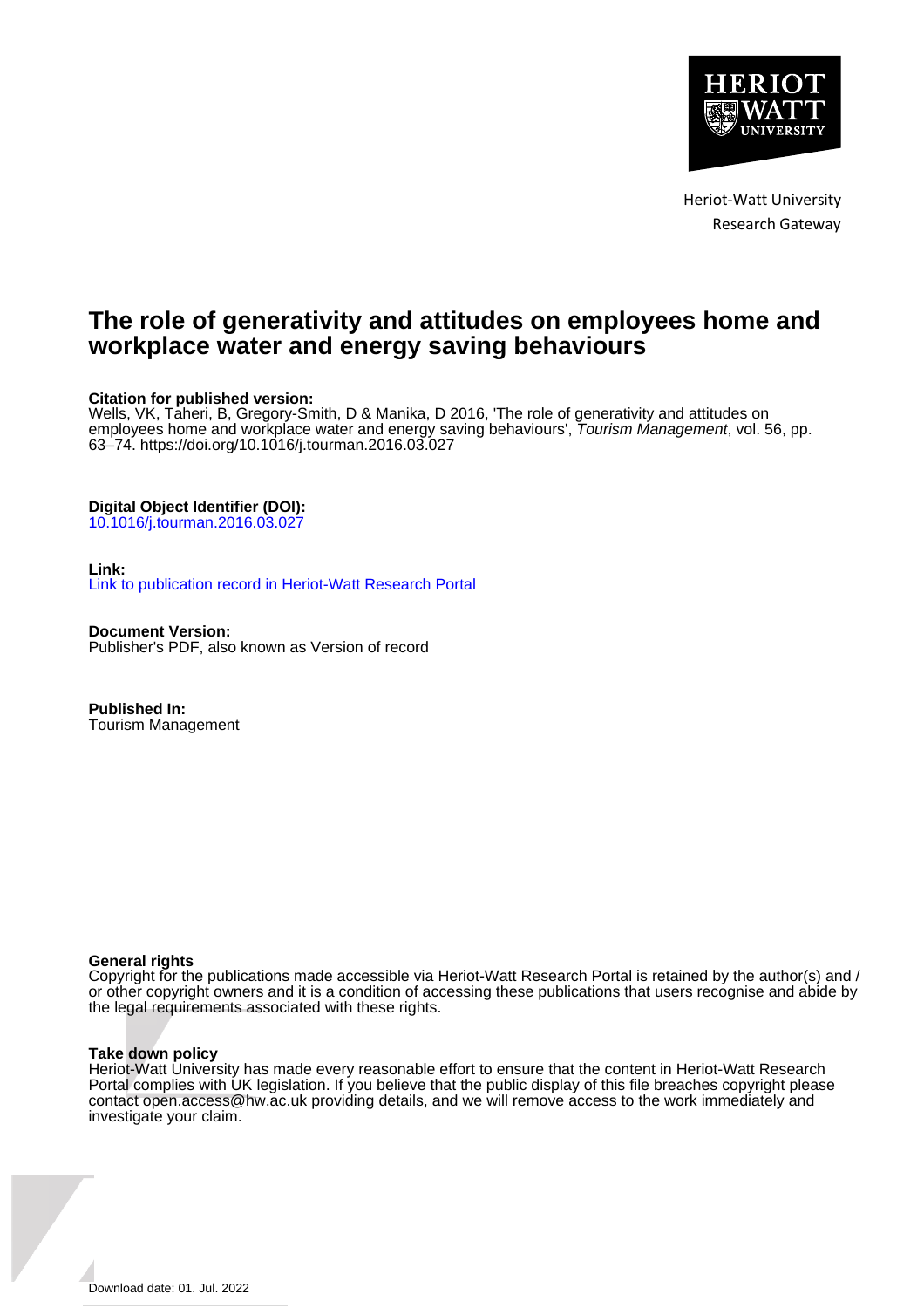Tourism Management 56 (2016)  $63-74$  $63-74$ 



Contents lists available at ScienceDirect

# Tourism Management

journal homepage: [www.elsevier.com/locate/tourman](http://www.elsevier.com/locate/tourman)

# The role of generativity and attitudes on employees home and workplace water and energy saving behaviours



**Tourism Management** 



Victoria.K. Wells <sup>a, \*</sup>, Babak Taheri <sup>b</sup>, Diana Gregory-Smith <sup>a</sup>, Danae Manika <sup>c</sup>

<sup>a</sup> Sheffield University Management School, University of Sheffield, Conduit Road, Sheffield S10 1FL, UK

b Department of Business Management, Heriot-Watt University, Edinburgh, Scotland EH14 4AS, UK

<sup>c</sup> School of Business and Management, Queen Mary University of London, Bancroft Building, Mile End Road, London E1 4NS, UK

#### **HIGHLIGHTS** highlights are the control of

Examines links between generativity and environmental attitudes and behaviour.

Focuses on both energy saving and water saving, at home and in the workplace.

Contributes to the CSR literature, focussing on the Iranian hospitality industry.

Highlights implications for designing workplace environmental interventions.

Article history: Received 22 May 2015 Received in revised form 14 March 2016 Accepted 21 March 2016 Available online 6 April 2016

Keywords: Employee Environmental behaviour Environmental attitudes Generativity Hotel Tourism Hospitality Home behaviour

Building on prior studies in environmental behaviour and employee micro level CSR, this paper examines the role of generativity, encompassing thoughts towards the well-being of future generations and contribution to future society, and specific environmental attitudes on environmental behaviour in the home and workplace. The paper examines the relationships between these variables, including assessing spillover effects between home and workplace environmental behaviour via a quantitative survey methodology, within the hospitality industry in Iran. Analysis using PLS found generativity to be important in determining attitudes and, in turn, environmental behaviour both in the workplace and the home. However, a spillover effect between home and workplace behaviours was not found. Thus, this research adds to the limited literature on CSR at the micro employee level in tourism studies and highlights the effects of generativity on home and workplace behaviours, as well as potential directions for internal social marketing campaigns within tourism organisations.

© 2016 The Authors. Published by Elsevier Ltd. This is an open access article under the CC BY license [\(http://creativecommons.org/licenses/by/4.0/](http://creativecommons.org/licenses/by/4.0/)).

#### 1. Introduction

The study of pro-environmental behaviour, that is "behaviour that harms the environment as little as possible or even benefits the environment" [\(Steg](#page-11-0) & [Vlek, 2009,](#page-11-0) p. 309), has utilised a range of theories and models to describe and predict behaviour of individuals and communities. These studies have used an array of theories and models including operant conditioning, motivational, moral and value theories, theories of attitude, belief and intention,

\* Corresponding author.

theories of emotion and affect to predict both environmental behaviour and attitudes ([Vinning](#page-11-0) & [Ebreo, 2002](#page-11-0)). [Steg and Vlek](#page-11-0) [\(2009\)](#page-11-0) in their review of the area note that it is not yet clear which of the perspectives, theories and models is most useful in which situation and for which behaviour. They also recommend that contextual issues must also be taken into account, when deciding this.

Although a number of individual and organisational factors and their effects on environmental behaviour have been tested, this paper seeks primarily to understand the role of generativity in proenvironmental attitudes and behaviours, both in the home and the workplace. Generativity is "a resource encouraging people toward the public good, maintaining continuity from one generation to the next" ([Urien](#page-11-0) & [Kilbourne, 2011,](#page-11-0) p. 73), which has previously been

<http://dx.doi.org/10.1016/j.tourman.2016.03.027>

0261-5177/© 2016 The Authors. Published by Elsevier Ltd. This is an open access article under the CC BY license ([http://creativecommons.org/licenses/by/4.0/\)](http://creativecommons.org/licenses/by/4.0/).

E-mail addresses: [victoria.wells@shef](mailto:victoria.wells@sheffield.ac.uk)field.ac.uk (Victoria.K. Wells), [B.Taheri@](mailto:B.Taheri@hw.ac.uk) [hw.ac.uk](mailto:B.Taheri@hw.ac.uk) (B. Taheri), [d.gregory-smith@shef](mailto:d.gregory-smith@sheffield.ac.uk)field.ac.uk (D. Gregory-Smith), [d.](mailto:d.manika@qmul.ac.uk) [manika@qmul.ac.uk](mailto:d.manika@qmul.ac.uk) (D. Manika).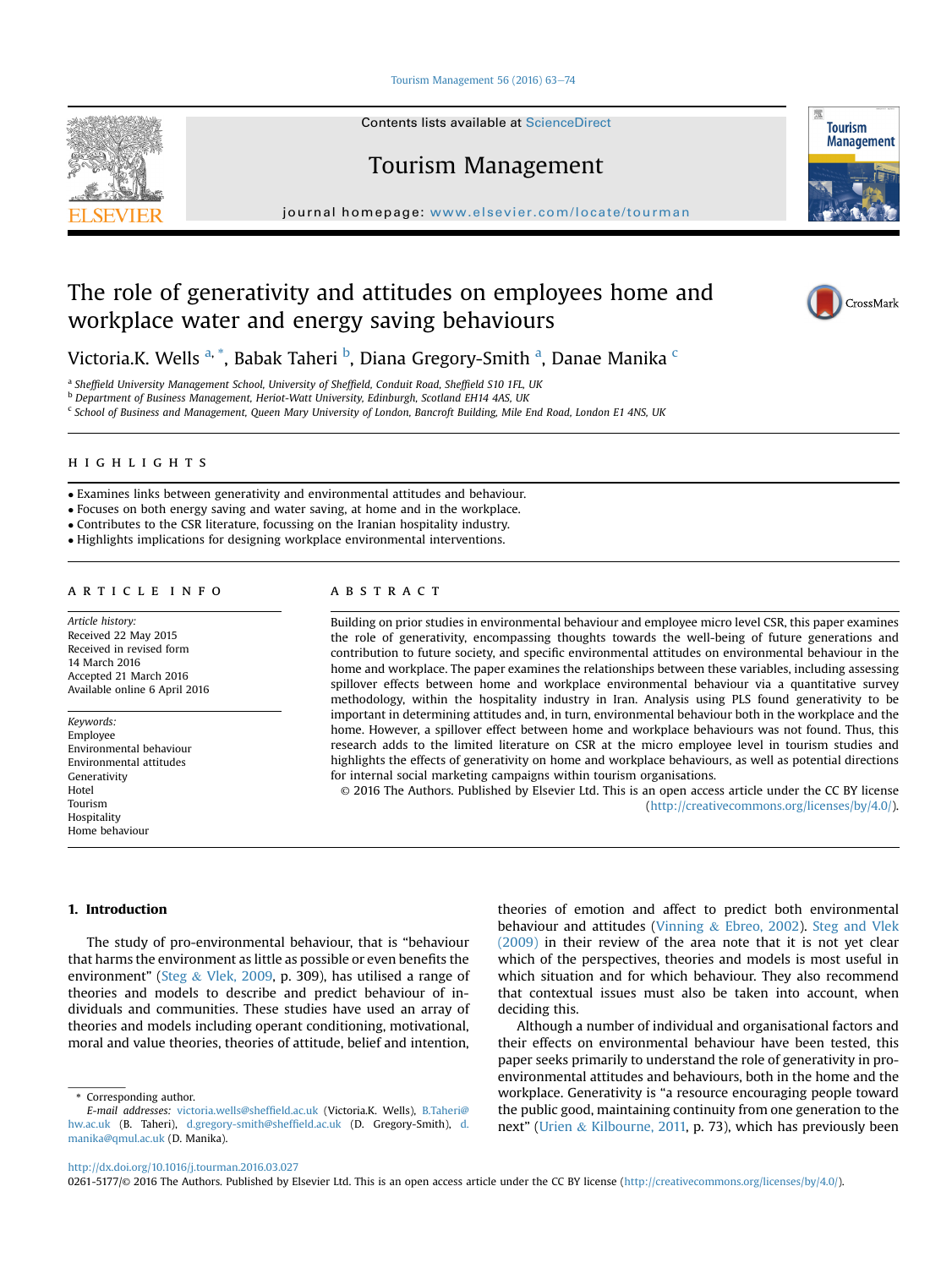applied to eco-consumption behaviour and intentions ([Urien](#page-11-0)  $\&$ [Kilbourne, 2011](#page-11-0)) but has not, to the authors knowledge, been applied to broader environmental behaviours such as resource saving behaviours in the home and the workplace, particularly in the tourism industry. However, generativity is a variable which should be included within tourism research due to the inheritance ([Chhabra, 2009; Garrod](#page-10-0) & [Fyall, 2000](#page-10-0)) and intergenerational ([Jepson, 2011; Nasser, 2003\)](#page-10-0) aspects of both tourism and sustainability. Hence, the first objective of this study is to examine the effect of generativity on environmental attitudes and behaviours in the home and in the workplace.

In addition, the majority of work examining environmental behaviour has focused on home behaviour, consumption behaviour or the role of communities while comparatively little work has been done within organisations (specifically focusing on employee environmental behaviour) or looked at the potential spillover effects between the home and the workplace. Although initial work within organisations assumed that employee environmental behaviour would be similar to home environmental behaviour, [Andersson, Shivarajan, and Blau \(2005,](#page-9-0) p. 302) highlight that the "determinants of pro-environmental behaviour within organizations are different than the determinants of other types of proenvironmental behaviour". In general, employees do not have the same financial interest in the workplace as they do at home. Employees are not typically concerned with their energy usage and they have little context for how much energy they use because devices are often shared by multiple employees ([Carrico](#page-10-0) & [Riemer,](#page-10-0) [2011; Siero, Bakker, Dekker,](#page-10-0) & [van den Burg, 1996\)](#page-10-0). Only a few studies have made a direct comparison between home and workplace behaviour suggesting that overall experience of recycling in the home has a positive effect on recycling in the workplace ([Marans](#page-11-0) & [Lee, 1993\)](#page-11-0) and that energy saving behaviour at home has a positive effect on energy saving behaviour at work ([Manika,](#page-11-0) [Gregory-Smith, Wells,](#page-11-0) & [Graham, 2014, 2015](#page-11-0)). [Manika et al.](#page-11-0) [\(2015\)](#page-11-0) also suggest that this spillover effect may be greater for women than men. Hence, the second objective of this study is to address more comprehensively the links between home and workplace behaviour, and attitudes about environmental resource saving behaviours. This will contribute to extending the prior literature.

Employee environmental behaviour has largely been studied in the context of corporate social responsibility (CSR). Within tourism CSR, research has focused across a wide range of sectors from museums and heritage [\(Edwards, 2007\)](#page-10-0) to tour operators and airlines industry [\(Coles, Fenclova,](#page-10-0) & [Dinan, 2011; Dodds](#page-10-0) & [Kuehnel,](#page-10-0) [2010](#page-10-0)), although generally tourism CSR research is considered to be at an early, undeveloped stage ([Coles et al., 2011\)](#page-10-0). The largest focus however has been within the accommodation and hospitality industry (e.g., [Ayuso, 2006; Bohdanowicz, 2007; Bohdanowicz,](#page-9-0) [Zientara,](#page-9-0) & [Novotna, 2011; Knowles, Macmillan, Palmer,](#page-9-0) [Grabowski,](#page-9-0) & [Hashimoto, 1999; Tsai, Tsang,](#page-9-0) & [Cheng, 2012](#page-9-0)). This focus may be because hotels are suggested to produce higher than average consumption of energy and water than other commercial buildings, and therefore have a larger environmental impact ([Bohdanowicz et al., 2011; Gossling, 2015\)](#page-10-0). Additionally, within both wider and tourism specific CSR, research has largely focused on institutional (e.g., laws, standards) and organisational (macro research on boards and management groups) aspects, while ignoring those aspects at the individual or micro level, such as the role of internal stakeholders (e.g., employees; [Chun, Shin, Choi,](#page-10-0) & [Kim, 2013; Hansen, Dunford, Boss, Boss,](#page-10-0) & [Angermeier, 2011\)](#page-10-0). While tourism CSR research has explored the micro level in connection to tourists' opinions, the role of employee behaviours is largely unknown with only a few exceptions [\(Chou, 2014;](#page-10-0) [Deery,](#page-10-0) [Jago,](#page-10-0) & [Stewart, 2007;](#page-10-0) [Wells, Manika, Gregory-Smith, Taheri,](#page-11-0) &

[McCowlen, 2015](#page-11-0)). This knowledge gap exists despite employees being the core target for internal behaviour change CSR initiatives, particularly in the services industry due to the close relationship between employees and consumers [\(Chou, 2014; Coles et al., 2011;](#page-10-0) [Wells et al., 2015](#page-10-0)). Therefore, the third objective of this research is to further understand employee environmental behaviour and the links between specific environmental attitudes and behaviours.

On the basis of these gaps in the literature, this paper seeks to examine the links between home and workplace energy and water saving behaviours, within the under-researched tourism context, and to examine the influence of generativity on these relationships. Energy and water saving behaviours have been chosen as past research ([Bohdanowicz et al., 2011; Gossling, 2015](#page-10-0)) highlighted these as the most resource-consuming behaviours and with large negative environmental impact in the hotel industry and are often the focus of social marketing interventions within hotels (see for example: [www.greenhotelier.org/our-themes/energy/uk-hotels](http://www.greenhotelier.org/our-themes/energy/uk-hotels-making-huge-savings-on-energy-and-water/)[making-huge-savings-on-energy-and-water/\)](http://www.greenhotelier.org/our-themes/energy/uk-hotels-making-huge-savings-on-energy-and-water/). They are also two types of resources that employees are using at home on a daily basis and, thus, spillover between the two settings could be examined. More specifically, the research examines how generativity influences employees' attitudes towards energy and water resource saving in the home and at the workplace as well as their energy and water resource saving behaviour both at home and in the workplace. Such relationships are important for hospitality organisations interested in developing their corporate social responsibility with action at the employee level and provide valuable knowledge to those wishing to develop internal social marketing campaigns directed to employees. The paper is organised into four main sections. Firstly, the literature on generativity, attitudes towards the environment and environmental behaviours are reviewed. Secondly, the paper presents hypotheses informed by the literature review. Thirdly, the methodology and analysis are presented exploring the influence of generativity on environmental friendly attitudes and behaviour in the home and at the workplace. Fourthly, the paper discusses the results and, finally, the paper presents a number of managerial implications, limitations and opportunities for further research.

#### 2. Literature review

#### 2.1. Generativity and environmental behaviour

Generativity is an important element of healthy adult development and is a "concern for and commitment to the well-being of future generations [and] may be expressed in teaching, mentoring, volunteer work, charitable activities, religious involvements and political activities" ([McAdams](#page-11-0) & [Logan, 2004,](#page-11-0) p. 16). [McAdams and](#page-11-0) [de St. Aubin \(1992\)](#page-11-0) conceive generativity as seven interrelated features: cultural demand, inner desire, generative concern, belief in the species, commitment, generative action, and person narration each of which is interlinked (for example generative action is motivated by cultural demand or inner desire). Generativity has been linked to increased social involvement [\(Hart, MacAdams,](#page-10-0) [Hirsch,](#page-10-0) & [Bauer, 2001](#page-10-0)), increased political consciousness/activity ([Huta](#page-10-0) & [Zuroff, 2007; Peterson, Smirles,](#page-10-0) & [Wentworth, 1997;](#page-10-0) [Peterson](#page-10-0) & [Stewart, 1996](#page-10-0)), all forms of political expression ([Peterson et al., 1997](#page-11-0)), volunteering ([Agostinho](#page-9-0) & [Paço, 2012\)](#page-9-0) and social motives ([Peterson](#page-11-0) & [Stewart, 1993\)](#page-11-0). It has also been studied alongside personality ([Peterson et al., 1997\)](#page-11-0) where individuals displaying higher levels of generativity scored highly on the Big Five factors of Extraversion and Conscientiousness and were open minded and interested in imaginative endeavours. Most recently it has been linked to consumer behaviour and in particular attitudes towards ads and products that are generatively positioned ([Lacroix](#page-10-0)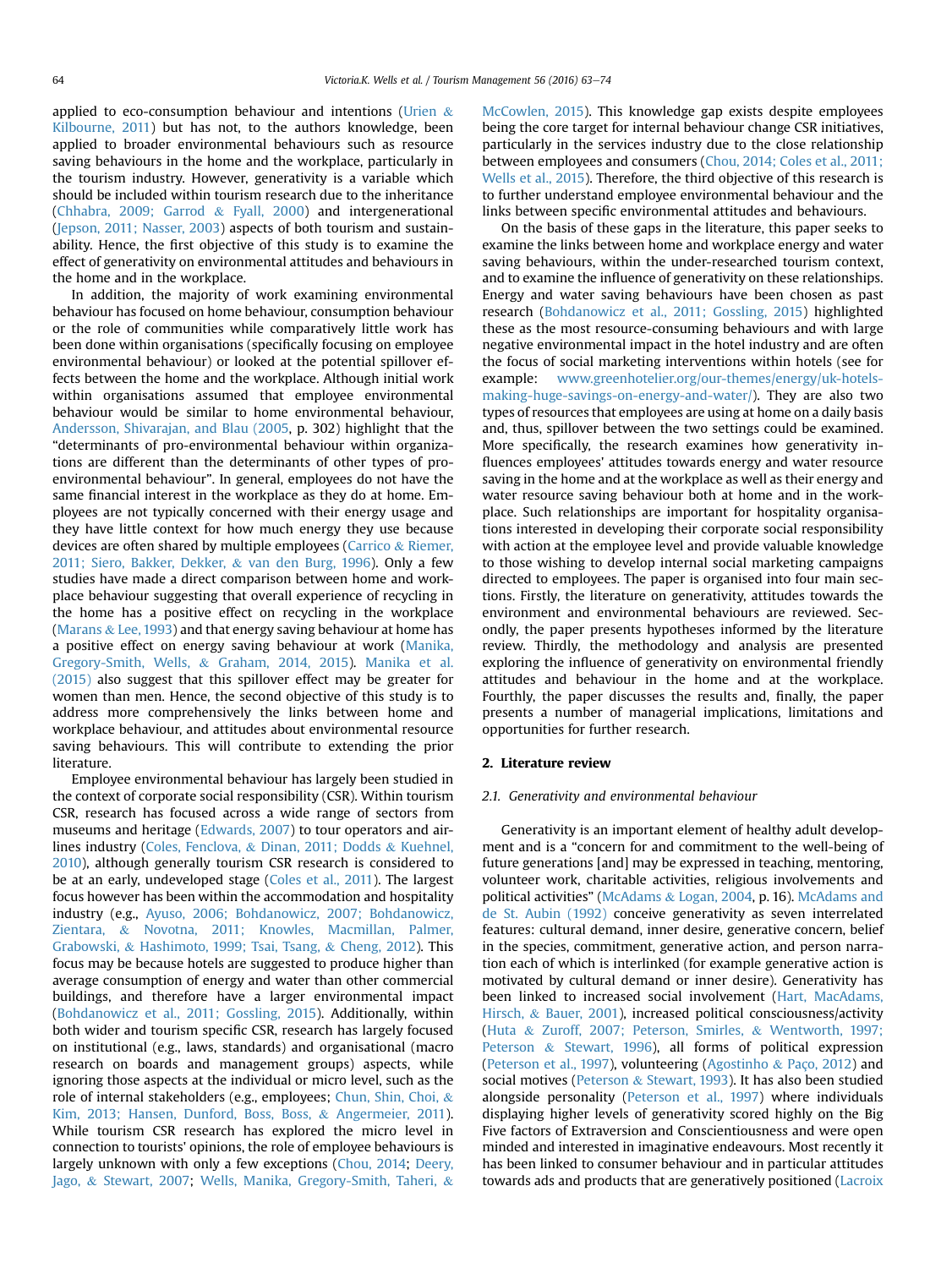#### & [Jolibert, 2015](#page-10-0)).

Some researchers have started to explore the link between generativity and environmental concern/sustainability ([Chan,](#page-10-0) [2009\)](#page-10-0). Research highlights that two aspects of [McAdams and de](#page-11-0) [St. Aubin's \(1992\)](#page-11-0) conceptualisation, generative concern and generative action, may be most important with generative concern emerging as particularly important ([Alisat, 2015\)](#page-9-0) across a range of study types, age groups and cultures ([Matsuba et al., 2012; Urien](#page-11-0) & [Kilbourne, 2011; Warburton](#page-11-0) & [Gooch, 2007](#page-11-0)). As environmentalism and sustainability is a future oriented long-term perspective and an intergenerational, or trans-generational issue where decisions regarding the environment now will have an effect on later generations, generative concern is expected to be an important motivating variable for environmental action ([Urien](#page-11-0) & [Kilbourne, 2011\)](#page-11-0). Particularly, studies show generativity plays an important role in environmental commitment ([Chan, 2009](#page-10-0)), environmental activism ([Alisat, 2015\)](#page-9-0), environmental engagement and attitudes [\(Matsuba](#page-11-0) [et al., 2012\)](#page-11-0), and generative concerns are important to conservation volunteers [\(Guiney and Oberhauser, 2009\).](#page-10-0) [Urien and](#page-11-0) [Kilbourne \(2011\)](#page-11-0) demonstrate a link between higher levels of generativity and higher eco-friendly intentions and more environmentally responsible consumption behaviours but only when self-enhancement is high.

An overall positive association between generativity and environmental values and behaviour has been found across studies but there is further scope to explore the concept of generativity and its relation to a wider range of pro-environmental behaviours, such as in the workplace. Additionally, this association may be even stronger within tourism where intergenerational issues such as "generativity or guiding the next generation" [\(Sch](#page-11-0)ä[nzel, 2013](#page-11-0), p. 3) are an important component ([Jepson, 2011; Nasser, 2003\)](#page-10-0).

### 2.2. Attitudes towards environmental friendly behaviour in the home and workplace

Attitudes have been a popular focus within the study of proenvironmental behaviour generally as well as in studies of employee environmental behaviour. Studies have largely focused on general attitudes toward the environment [\(Andersson et al.,](#page-9-0) [2005; Humphrey, Bord, Hammond,](#page-9-0) & [Mann, 1977; Scherbaum,](#page-9-0) [Popovich,](#page-9-0) & [Finlinson, 2008; Wehrmeyer](#page-9-0) & [McNeil, 2000\)](#page-9-0). However, some authors suggest that the relations between general environmental concern and behaviour are weak [\(Schultz, Oskamp,](#page-11-0) & [Mainieri, 1995\)](#page-11-0) and multiple authors, building on suggestions from the Theory of Reasoned Action (TRA) ([Fishbein](#page-10-0) & [Ajzen, 1975\)](#page-10-0) and/or the Theory of Planned Behaviour (TPB) ([Ajzen, 1991](#page-9-0)), have highlighted the need for attitudes and behaviours to be measured at the same level of specificity. Therefore, attitudes specifically towards the behaviour at hand (attitude towards the act) have been found at times to be more predictive of both behaviour and behavioural intentions, than general attitudes. Prior studies have used specific attitudes towards a behaviour ([Lee, De Young,](#page-10-0) & [Marans, 1995; Siero et al., 1996\)](#page-10-0) and some studies have also used both general and specific attitudes [\(Gregory-Smith, Wells, Manika,](#page-10-0) & [Graham, 2015; Marans](#page-10-0) & [Lee, 1993; Tudor, Barr,](#page-10-0) & [Gilg, 2008\)](#page-10-0), although few detailed comparisons have been made between these two attitudinal perspectives. One study examined water conservation behaviour in the home, noting that specific behaviourrelated attitudes outperform generalised attitudes in predicting energy and water consumption behaviour [\(Dascher, Kang,](#page-10-0) & [Hustvedt, 2014\)](#page-10-0). In addition, [Vinning and Ebreo \(2002\)](#page-11-0) suggest that the different attitudinal foci (general versus specific) may explain the different and inconclusive results observed in a range of studies and may, therefore, play a part in studies of employee environmental behaviour where there has been mixed support for

attitudes as a predictor of pro-environmental behaviour in the workplace [\(Lo, Peters,](#page-10-0) & [Kok, 2012; Marans](#page-10-0) & [Lee, 1993; Tudor, Barr,](#page-10-0) & [Gilg, 2007; Tudor et al., 2008](#page-10-0)).

Given the aim of this study is to compare between home and workplace attitudes and behaviours, the focus will be on the measurement of specific attitudes (i.e., for home and workplace environmental behaviour respectively) and the extant research, highlighted above, suggests that attitudes will affect environmental behaviours, both in the home and the workplace. In addition as highlighted, few studies have compared between and examined the relationship between home and workplace environmental attitudes so this paper fills this additional gap in the literature.

While generativity has been shown to positively affect environmental attitudes, the attitudinal variables have been largely measured at a broad level i.e., encompassing environmental concern (for example use of the New Ecological Paradigm Scale (NEP), [Dunlap, Van Liere, Mertig,](#page-10-0) & [Jones, 2000](#page-10-0) in [Matsuba et al.](#page-11-0) [\(2012\)\)](#page-11-0). Therefore, there is scope to assess its effect on more specific attitudes focused on particular environmental behaviours. Thus, it is expected that generativity will affect general environmental attitudes and concern [\(Matsuba et al., 2012](#page-11-0)), and that more specific attitudes, focused on the workplace and the home, will also be influenced by the generativity construct. Thus:

H1. Generativity (GEN) positively affects employee attitudes to water and energy saving at HOME (AtHOME).

and this is expected to be the case for both home and work attitudes:

H2. Generativity (GEN) positively affects employee attitudes on water and energy saving at WORK (AtWORK).

Moreover, prior research suggests that behaviour in the home can spillover into the workplace. For example, [Marans and Lee](#page-11-0) [\(1993\), Tudor et al. \(2008\)](#page-11-0) and the review by [Lo et al. \(2012\)](#page-10-0) found that environmental management practices practised in the home strongly correlated with sustainable waste management behaviour at work. It is, therefore, expected that this spillover effect will also manifest itself in attitudes towards environmental behaviour in the home and the workplace. Thus:

H3. Employee attitudes to water and energy saving at HOME (AtHOME) positively affect employee attitudes to water and energy saving at WORK (AtWORK).

### 2.3. Environmental friendly behaviour in the home and workplace

Both [Vinning and Ebreo \(2002\)](#page-11-0) and [Steg and Vlek \(2009\)](#page-11-0) highlight the multiple behavioural foci and measurements that have been utilised in general, home and employee environmental behaviour research. While most behaviours have been studied within the home, including recycling [\(Oskamp et al., 1991](#page-11-0)), energy ([Barr, Gilg,](#page-10-0) & [Ford, 2005\)](#page-10-0), transport/commuting [\(Gardner](#page-10-0) & [Abraham, 2010](#page-10-0)) and environmental responsible consumption ([Stone, Barnes,](#page-11-0) & [Montgomery, 1995\)](#page-11-0) within the relatively new area of employee environmental behaviour, a smaller range of behaviours have been studied. CSR initiatives in organisations have become increasing important focusing at all levels but research has focused on the macro level of CSR (research at board and management level) while focusing less at the micro (individual stakeholders such as employees) level ([Manika, Wells, Gregory-Smith](#page-11-0) & [Gentry, 2014](#page-11-0)). However, the micro level is of importance because it is the behaviour change of individual employees that will often allow organisations to meet their CSR objectives. Within organisations, studies have focused mainly on waste management/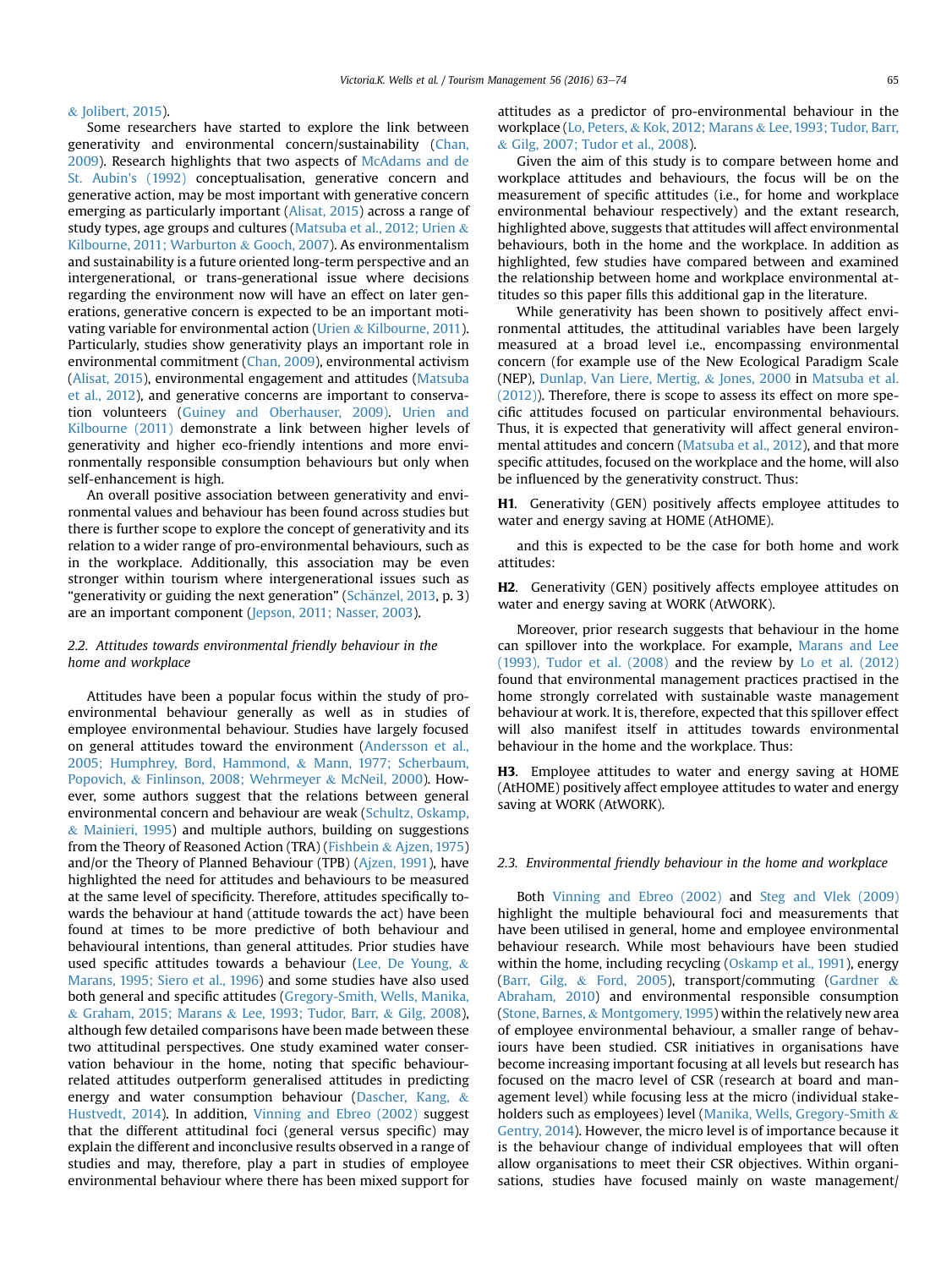recycling [\(Ludwig, Gray,](#page-11-0) & [Rowell, 1998; Marans](#page-11-0) & [Lee, 1993;](#page-11-0) [McDonald, 2011; Tudor et al., 2008](#page-11-0)), followed by some looking at climate control, lights ([Lo et al., 2012](#page-10-0)), driving behaviour [\(Siero,](#page-11-0) [Boon, Kok,](#page-11-0) & [Siero, 1989\)](#page-11-0), computers, lights and fan usage ([Scherbaum et al., 2008](#page-11-0)) and energy use [\(Carrico](#page-10-0) & [Riemer, 2011\)](#page-10-0) amongst others. The majority of studies have focused on a single behaviour (e.g., recycling) while only a minority have focused on multiple behaviours.

While energy behaviours have been a popular focus both in the home [\(Barr et al., 2005](#page-10-0)) and in the workplace [\(Carrico](#page-10-0) & [Riemer,](#page-10-0) [2011\)](#page-10-0) water conservation behaviour has gained little attention and has only recently become a focus for research. Research has explored energy behaviours in terms of energy saving strategies such as technical improvements and different use of products ([Poortinga, Steg, Vlek,](#page-11-0) & [Wiersma, 2003\)](#page-11-0), home energy monitors ([van Dam, Bakker,](#page-10-0) & [van Hal, 2010](#page-10-0)), the provision of energy feedback ([Fischer, 2008](#page-10-0)) and in the workplace printing and computing behaviour ([Gregory-Smith et al., 2015\)](#page-10-0). The newer focus on water saving acknowledges that individuals, households and organisations are responding to unpredictable water supply and water shortages [\(Dascher et al., 2014; Lowe, Lynch,](#page-10-0) & [Lowe, 2014\)](#page-10-0), that a range of behaviours including turning off taps, using only full loads of washing and installing water saving devices [\(Gilg](#page-10-0) & [Barr, 2006\)](#page-10-0) reflect water saving behaviours and there have been increasing calls for further research into the area of water consumption ([Kotler, 2011](#page-10-0)). In the home context, a number of studies have suggested an influence of perceived consumer effectiveness (PCE), knowledge, attitudes social norms, perceptions of the water company, moral obligation and behavioural intentions on water conservation behaviours ([Dascher et al., 2014; Lowe et al., 2014; Lowe,](#page-10-0) [Lynch,](#page-10-0)  $&$  [Lowe, 2015](#page-10-0)). [Lowe et al. \(2015\)](#page-10-0) note, however, that consistent with prior TPB research attitudes have the greatest effect on intentions to consume less water.

Nevertheless, the role of employees in water conservation has not, to the authors' knowledge, been studied specifically. [Ganda](#page-10-0) [and Ngwakwe \(2014\)](#page-10-0) studied water efficacy practices in South African banks but did not examine employee behaviour specifically. Rather, they focused on the role of water conservation within broader macro CSR practices at the organisation level. However, water conservation (as well as the conservation of other resources including energy) is of particular interest in the hotel industry. As noted above, hotels are expected to have a higher than average consumption of energy and water and higher levels of water consumption than other commercial buildings and, therefore, have a larger impact from an ecological perspective ([Bohdanowicz et al.,](#page-10-0) [2011; Gossling, 2015\)](#page-10-0). Nonetheless, research suggests that changes in water consumption practices can be difficult in the home because of household structure, looking after young children and the cost of water efficient devices [\(Lowe et al., 2014\)](#page-10-0). Within the workplace different barriers are likely to play a role, and the need for high quality service standards in hotels is likely to be a key determinant of water use practices.

In this paper, water and energy saving attitudes are treated as one combined measure of attitudes and as a combined measure of pro-environmental behaviour. While the literature provides inconclusive evidence as to whether there are spillover effects or correlations between behaviours or antecedents of each ([Thørgersen](#page-11-0)  $&$  Ö[lander, 2003](#page-11-0)), it is suggested that, except in cases where different environmental behaviours are substitutes for one another, the desire to behave consistently should lead to environmental behaviours being positively correlated ([Th](#page-11-0)ø[rgersen, 2004\)](#page-11-0). [Thørgersen \(2004\)](#page-11-0) suggests this may not be the case where behaviours are not seen as similar or closely associated. However, as both water saving and energy saving behaviours are similar resource saving behaviours, they have been considered together in this study.

As noted earlier, generativity is also expected to be a potential motivator of both environmental attitudes (as noted previously) and behaviour ([Matsuba et al., 2012](#page-11-0)) and this expected to have an influence on energy and water saving behaviour in the home and at the workplace. Thus:

H4. Generativity (GEN) positively affects employee water and energy saving behaviour at HOME (BehHOME).

H5. Generativity (GEN) positively affects employee water and energy saving behaviour at WORK (BehWORK).

Additionally, as noted above, attitudes specific to behaviours will have an influence on environmental behaviours both at home and in the workplace and [Chun et al. \(2013\)](#page-10-0) note that attitudes are often a key indicator of employee level CSR behaviour. Thus:

H6. Employee attitudes to water and energy saving at HOME (AtHOME) positively affect employee water and energy saving behaviour at HOME (BehHOME).

H7. Employee attitudes to water and energy saving at HOME (AtHOME) positively affect water and energy saving behaviour at WORK (BehWORK).

H8. Employee attitudes to water and energy saving at WORK (AtWORK) positively affect employee water and energy saving behaviour at WORK (BehWORK).

In addition, prior research suggests that behaviour in the home can spillover into the workplace ([Lo et al., 2012; Marans](#page-10-0)  $&$  [Lee,](#page-10-0) [1993; Tudor et al., 2008](#page-10-0)). However, potential spillover effects have received little attention in the academic literature, although where studied, regardless of culture, a positive spillover effect has been found (For example, [Marans and Lee \(1993\)](#page-11-0) found a spillover effect in Taiwan while [Manika, Gregory-Smith, Wells, and Graham](#page-11-0) [\(2014, 2015](#page-11-0)) found a spillover effect in the UK). Therefore, this research seeks to add to this small body of research, by examining this relationship and it is expected that home environmental behaviours will have an effect on work environmental behaviours and that a spillover effect will occur. Thus:

H9. Employee water and energy saving behaviour at HOME (BehHOME) positively affects employee water and energy saving behaviour at WORK (BehWORK).

The hypotheses and relationships between variables are shown graphically in Fig. 1.

#### 3. Methodology

#### 3.1. Data collection and measures

This study explores the link between generativity and environmental friendly attitudes and behaviour in the home and



Fig. 1. Conceptual framework.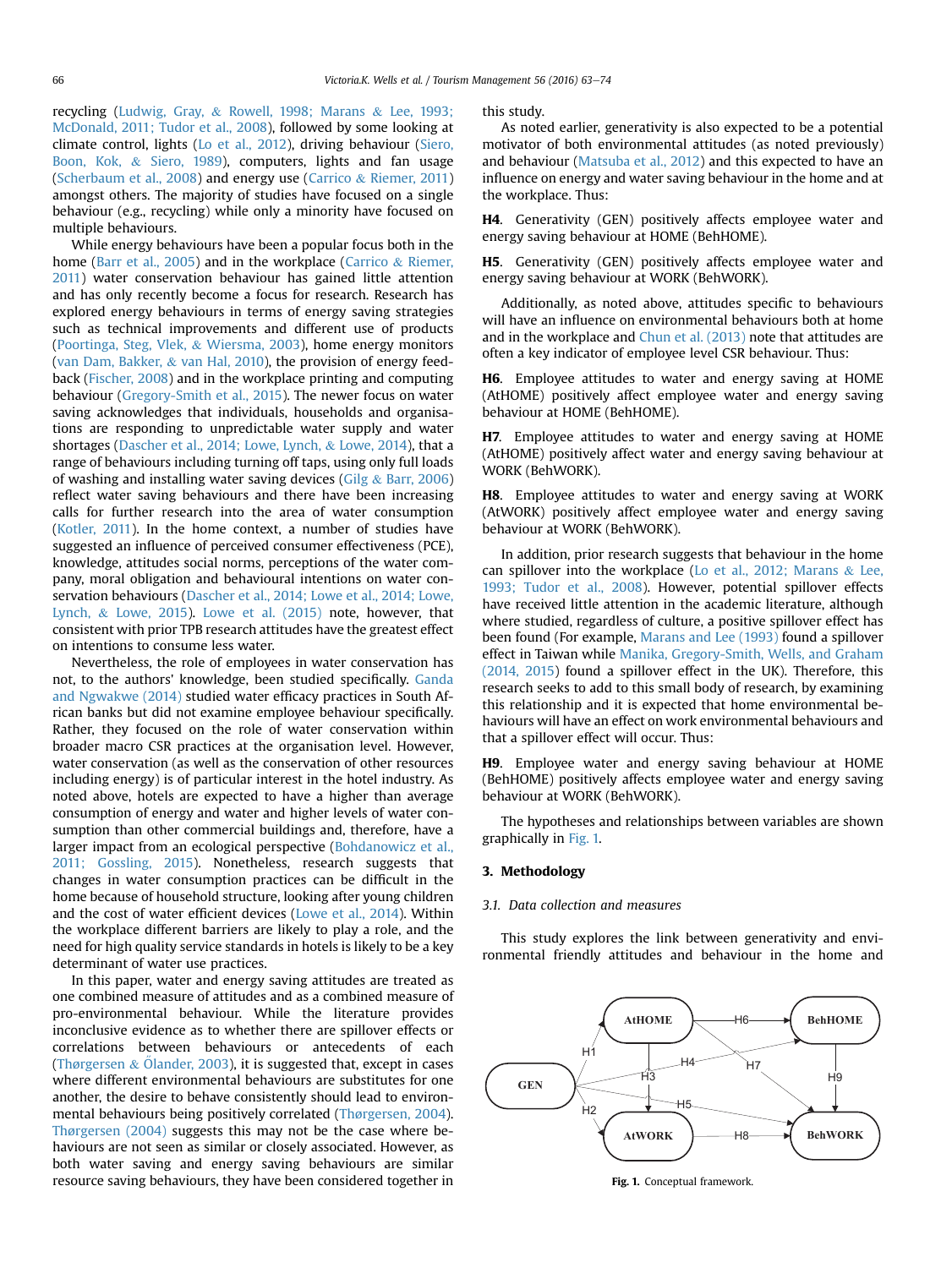workplace. The majority of research on environmental attitudes and behaviour has been conducted in Europe and America and, therefore, this study also aims to fill a gap via data from a sample of full-time hotel employees in a developing economy, in this case Iran.

Both the culture and work environment in the hospitality industry in Iran is different compared to Europe and America (see also [Karatepe, 2011; O'Gorman, McLellan,](#page-10-0) & [Baum, 2007\)](#page-10-0). In terms of culture, due to strong religious, moral and ethical principles, Iranians have a strong desire to help and interact with others and be responsible individuals both, generally, in the society and, particularly, in the work community [\(Rostami-Povey, 2010](#page-11-0)). Additionally, Iranians believe being a responsible person will impact others, who will in turn remember them and that this contribution will stay with them after they die [\(Rostami-Povey, 2010; Shafeie, Khedmati,](#page-11-0) & [Pirouz, 2010](#page-11-0)). Moreover, the Iranian government has supported the integration of 'Islamic environmentalism' within its constitutional agenda ([Amuli, 2007](#page-9-0)) requiring "environmental protection to be a public duty in order to safeguard the quality of life for both the present and future generations" ([Parizanganeh, Lakhan, Yazdani,](#page-11-0) & [Ahmad, 2011,](#page-11-0) p. 2836). Within the workplace there is considered to be less employee engagement ([Karatepe, 2013](#page-10-0)), poor training, selfinterested management and a collectivist, family-oriented and male-dominated working environment which gives priority to personal friendships [\(Karatepe, 2011, 2013; O'Gorman et al., 2007;](#page-10-0) [Soltani](#page-10-0) & [Liao, 2010; Tajeddini](#page-10-0) & [Trueman, 2015](#page-10-0)). This highlights the need for a better understanding of environmental attitudes and behaviours in a non-Western setting such as Iran.

Judgmental sampling was employed in this study. This sampling technique has been noted as an effective way of collecting data where the aim is theoretical advancement rather than generalisation, and is used frequently in tourism and hospitality studies ([Arif](#page-9-0)fin & [Maghzi, 2012; Black, 2010; Gautam, 2012; Karatepe,](#page-9-0) [Keshavarz,](#page-9-0) & [Nejati, 2010](#page-9-0)). In the first step of the data collection, two major Iranian cities were selected, and within those cities all the hotels which are members of the Official Organisation for Tourism and Touring in Iran (ITTO) were identified. In the second step of the data collection, out of the list of hotels generated in step one, the hotels were further assessed on whether or not they allowed their employees to carry out water and energy saving behaviours, and they were also assessed on whether or not there was appropriate infrastructure for employees to engage in these environmentally friendly behaviours (e.g., access to energy controls). This criterion was important as the lack of ability to save water and energy and the lack of such an infrastructure that would allow employees to do so, would have led to biased responses, on the basis that the researched behaviours were not possible in the workplace. Based on step one and two of the sampling methodology and the aforementioned criteria, 5 hotels were selected for data collection. The management of these 5 hotels was contacted to ask permission for data to be collected from their employees.

Before the actual data collection took place, 20 employees were selected from these 5 hotels, to participate in a pre-testing stage, where the meaning and wording of the questionnaire were checked. These 20 staff did not take part in the actual data collection, which took place subsequently, and a total of 600 employees were surveyed. 447 questionnaires were returned constituting a 74 per cent response rate, which is acceptable based on [Fowler \(2002\).](#page-10-0) The mean replacement technique was used to overcome 137 missing values across the dataset. Mean replacement or substitution "replaces the missing values for a variable with the mean value of that variable calculated from all valid responses" ([Hair, Black,](#page-10-0) [Babin,](#page-10-0) & [Anderson, 2010](#page-10-0), p. 53). This technique has the advantage of not changing the sample size and the sample mean of variables ([Hair et al., 2010](#page-10-0)). 43.7% of the sample was 56 years old or older, 30.9% between 46 and 55 year old, and 25.4% between 18 and 45 years old. 47% of the respondents were male and 53% female.

The survey questions included demographic variables (age and gender) and multiple-item continuous scales. For the first set of questions measuring generativity (GEN), [Urien and Kilbourne's](#page-11-0) [\(2011\)](#page-11-0) reduced scale was used. Employee attitudes to water and energy saving at home (AtHOME) and at work (AtWORK) and employee water and energy saving behaviour at home (BehHOME) and at work (BehWORK) were adapted from energy measures used by [Manika et al. \(2015\)](#page-11-0) and [Gregory-Smith et al. \(2015\).](#page-10-0) Specific attitudes towards the behaviours rather than general environmental attitudes were used in this study in response to suggestions that attitudes and behaviours should be measured at the same level of specificity [\(Schultz et al., 1995\)](#page-11-0). These continuous measures (see [Table 1\)](#page-6-0) were adapted to reflect the Iranian context, based on discussion with a native expert researcher in the area of hospitality and tourism. Respondents were asked to indicate their levels of agreement with each item on a seven-point Likert scale  $(1$ completely disagree,  $7$  – completely agree). Before the questionnaire was administered, a back-translation method was used to verify the projected meaning of the question categories as well as avoid any language misunderstandings or grammatical errors ([Albayrak](#page-9-0)  $&$  [Caber, 2015](#page-9-0)). The questionnaire was also checked by four (both local and academic) native Farsi speakers.

#### 3.2. Common method variance (CMV)

As with all self-reported data, there is a risk of CMV caused by multiple sources ([Liang, Saraf, Hu,](#page-10-0) & [Xue, 2007; Podsakoff,](#page-10-0) [MacKenzie, Lee,](#page-10-0) & [Podsakoff, 2003](#page-10-0)). To avoid this, the analysis followed several theoretical and statistical steps. First, previously validated constructs were used to reduce item ambiguity and biased responses. Second, the confidentiality of the questionnaire was assured for participants, which minimises social desirability bias. Third, in order to avoid biases in responses due to uncontrolled contextual conditions, the staff were asked to fill in questionnaires in different places within the hotels. Fourth, Harman's single-factor test was used to assess CMV by entering all the principal constructs into an exploratory factor analysis [\(Podsakoff et al., 2003](#page-11-0)). The results of the factor analysis showed eight factors with Eigenvalues greater than 1, explaining 71.739% of the total variance with the first factor accounting for only 35 percent of the total variance (i.e., less than 50% which did not explain most of the variance). Therefore, it appeared that the CMV was not biasing the results. These Eigenvalues, cumulative and communalities are reported in Appendix 1. Finally, following [Liang et al.'s \(2007\)](#page-10-0) procedure, a common method factor was introduced to the structured model in partial least square (PLS). The average variance of indicators and method factor were calculated. The average variance explained by indicators was 58%, while the average method-based variance was 1.6%, yielding a ratio of 36:1. Hence, CMV was not a concern for this study.

#### 4.. Results and analysis

PLS has gained importance in marketing and tourism research ([Ashill](#page-9-0) & [Jobber, 2014; Bryce, Curran, O'Gorman,](#page-9-0) & [Taheri, 2015;](#page-9-0) [Prayag](#page-9-0) & [Hosany, 2014; Taheri, Jafari,](#page-9-0) & [O'Gorman, 2014](#page-9-0)) and was chosen as the method of analysis for this study as it suits predictive application research for a variety of reasons. Firstly, it is preferable for the early stages of theory building as well as adding new construct(s) that have not received empirical attention previously ([Hair, Hult, Ringle,](#page-10-0) & [Sarstedt, 2014](#page-10-0)). This study examines the generativity concept, which is relatively new in tourism and marketing management studies. Secondly, it enforces less restrictive assumptions about normality [\(Alexander, MacLaren, O'Gorman,](#page-9-0) &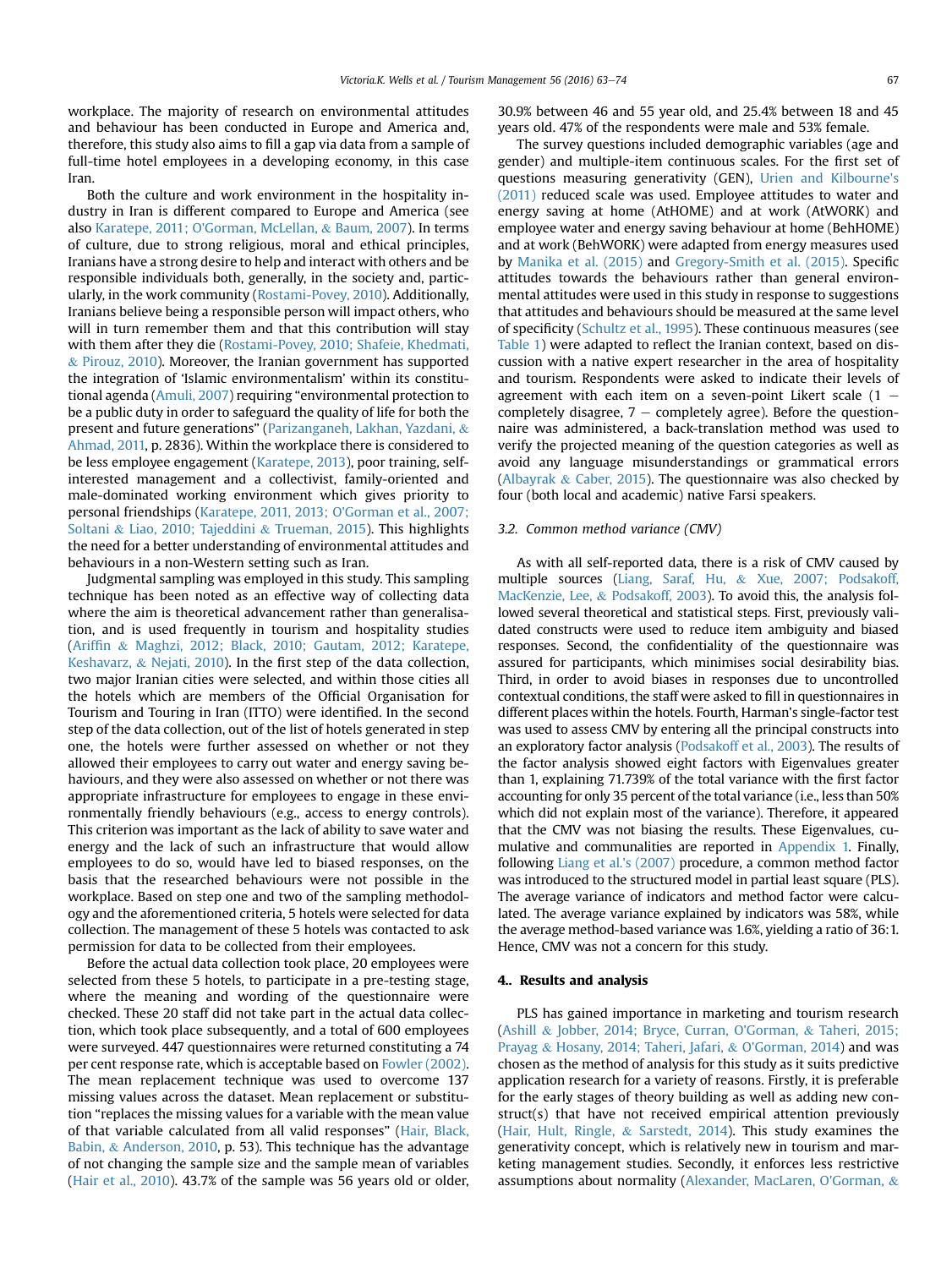#### <span id="page-6-0"></span>Table 1

Assessment of the measurement model and descriptive statistics.

| Items                                                                                                                | Mean  | Skewness | Kurtosis | Loading | t-statistic | $\rho_{cr}$ | AVE  | α    |
|----------------------------------------------------------------------------------------------------------------------|-------|----------|----------|---------|-------------|-------------|------|------|
| <b>Generativity (GEN)</b>                                                                                            |       |          |          |         |             | .929        | .567 | .914 |
| 1. I try to pass along the knowledge I have gained through my experiences.                                           | 4.868 | $-.180$  | $-.480$  | .710    | 18.122      |             |      |      |
| 2. I do not feel that other people need me.                                                                          | 4.543 | $-.140$  | $-.503$  | .713    | 15.403      |             |      |      |
| 3. I feel as though I have made a difference to many people.                                                         | 4.922 | $-.194$  | $-.553$  | .742    | 30.296      |             |      |      |
| 4. I have made and created things that have had an impact on other people.                                           | 4.647 | $-.275$  | $-.649$  | .738    | 28.868      |             |      |      |
| 5. I try to be creative in most things that I do.                                                                    | 5.396 | $-.776$  | .065     | .739    | 21.376      |             |      |      |
| 6. I think that I will be remembered for a long time after I die.                                                    | 4.937 | $-.567$  | $-.321$  | .786    | 24.492      |             |      |      |
| 7. Others would say that I have made unique contributions to society.                                                | 5.313 | $-.662$  | $-.101$  | .739    | 29.297      |             |      |      |
| 8. I have important skills that I try to teach others.                                                               | 4.703 | $-.275$  | $-.820$  | .787    | 23.8        |             |      |      |
| 9. In general, my actions do not have a positive effect on other people.                                             | 4.168 | .762     | $-.794$  | .798    | 23.436      |             |      |      |
| 10. I feel as though I have done nothing of worth to contribute to others.                                           | 4.01  | .007     | $-.970$  | .716    | 19.181      |             |      |      |
| 11. I have made many commitments to many different kinds of people, groups,                                          | 4.477 | $-.346$  | $-.675$  | .804    | 38.799      |             |      |      |
| and activities in my life.                                                                                           |       |          |          |         |             |             |      |      |
| 12. Other people say that I am a very productive person.                                                             | 5.079 | $-.650$  | $-.457$  | .795    | 46.421      |             |      |      |
| 13. I have a responsibility to improve the neighbourhood in which I live.                                            | 5.338 | $-.730$  | $-.309$  | .775    | 44.524      |             |      |      |
| 14. People come to me for advice.                                                                                    | 5.048 | $-.639$  | $-.323$  | .807    | 54.165      |             |      |      |
| 15. I feel as though my contributions will exist after I die.                                                        | 4.766 | .045     | $-.984$  | .747    | 35.673      |             |      |      |
| Employee attitude to water and energy saving at HOME (AtHOME)                                                        |       |          |          |         |             | .873        | .632 | .808 |
| 16. Reducing heating in the home has no effect in tackling climate change.                                           | 4.306 | $-.087$  | $-.847$  | .823    | 39.03       |             |      |      |
| 17. It is every Iranian's responsibility to reduce energy resources they use at home.                                | 3.709 | .116     | $-.631$  | .783    | 30.624      |             |      |      |
| 18. It is important to conserve energy resources (gas and electricity) at home.                                      | 3.892 | .353     | $-.601$  | .757    | 29.053      |             |      |      |
| 19. Doing things like taking shorter showers/using less bath water is important                                      | 4.868 | .470     | $-.702$  | .797    | 16.009      |             |      |      |
| in reducing our home's water usage.<br>20. Reducing water usage in the home has no effect in tackling climate change | 5.318 | .777     |          |         | 15.883      |             |      |      |
| Employee water and energy saving behaviour at HOME (BehHOME)                                                         |       |          | $-.373$  | .751    |             | .915        | .576 | .893 |
| 21. At home, I make sure that taps do not drip.                                                                      | 4.470 | $-.178$  | $-.837$  | .723    | 23.953      |             |      |      |
| 22. At home, I use minimal water for cleaning and laundry.                                                           | 4.481 | $-.133$  | $-.671$  | .775    | 27.743      |             |      |      |
| 23. At home, I strictly adhere to water restrictions.                                                                | 4.704 | $-.124$  | $-.792$  | .762    | 26.594      |             |      |      |
| 24. At home, I do not conserve any water.                                                                            | 4.077 | .197     | $-.753$  | .772    | 22.278      |             |      |      |
| 25. At home, I try to actively reduce my electricity consumption.                                                    | 3.971 | .193     | $-.537$  | .786    | 18.656      |             |      |      |
| 26. At home, I switch off lights when not needed.                                                                    | 3.902 | .176     | $-.607$  | .866    | 75.12       |             |      |      |
| 27. At home, I add or remove clothing rather than turning heating or                                                 | 4.125 | .023     | $-.952$  | .843    | 75.598      |             |      |      |
| fan or air conditioning up when it's hot or cold.                                                                    |       |          |          |         |             |             |      |      |
| 28. At home, I open or close windows rather than turning heating or                                                  | 3.789 | .163     | $-.829$  | .711    | 18.043      |             |      |      |
| fan or air conditioning up when it's hot or cold.                                                                    |       |          |          |         |             |             |      |      |
| 29. Doing things like turning off entertainment equipment when not                                                   | 4.673 | $-.283$  | $-.762$  | .775    | 27.743      |             |      |      |
| in use is important in reducing our home's emissions.                                                                |       |          |          |         |             |             |      |      |
| Employee water and energy saving behaviour at WORK (BehWORK)                                                         |       |          |          |         |             | .851        | .589 | .767 |
| 30. While working in the hotel, I strictly adhere to water restrictions.                                             | 3.678 | 1.049    | .224     | .783    | 15.026      |             |      |      |
| 31. While working in the hotel, I do not conserve any water.                                                         | 3.438 | .892     | $-.163$  | .766    | 10.766      |             |      |      |
| 32. While working in the hotel, I try to actively reduce my electricity consumption.                                 | 3.289 | .269     | $-.938$  | .803    | 20.725      |             |      |      |
| 33. While working in the hotel, I switch off lights when not needed.                                                 | 3.489 | $-.205$  | $-.944$  | .82     | 49.883      |             |      |      |
| 34. While working in the hotel, I add or remove clothing rather than turning                                         | 4.141 | $-.465$  | $-.830$  | .705    | 36.665      |             |      |      |
| heating or fan or air conditioning up when it's hot/cold.                                                            |       |          |          |         |             |             |      |      |
| 35. While working in the hotel, I open or close windows rather than turning                                          | 4.655 | $-.068$  | $-1.202$ | .721    | 20.495      |             |      |      |
| heating or fan or air conditioning up when it's hot/cold.                                                            |       |          |          |         |             |             |      |      |
| Employee attitude to water and energy saving at WORK (AtWORK)                                                        |       |          |          |         |             | .913        | .569 | .891 |
| 36. Doing things like turning off hotel equipment when not in use is important                                       | 5.318 | $-.461$  | $-.821$  | .763    | 19.781      |             |      |      |
| in reducing our workplace's emissions.                                                                               |       |          |          |         |             |             |      |      |
| 37. Reducing heating in the hotel has no effect in tackling climate change.                                          | 5.061 | $-.734$  | $-.548$  | .708    | 27.433      |             |      |      |
| 38. It is every hotel employee's responsibility to reduce energy resources                                           | 4.193 | $-.519$  | $-.959$  | .734    | 29.4        |             |      |      |
| they use at work.                                                                                                    |       |          |          |         |             |             |      |      |
| 39. It is important to conserve energy resources (gas and electricity)                                               | 3.872 | .101     | $-.674$  | .847    | 57.772      |             |      |      |
| while working in the hotel.                                                                                          |       |          |          |         |             |             |      |      |
| 40. Doing things like using less water to clean, cook, and do laundry at                                             | 4.820 | .267     | $-.754$  | .795    | 41.266      |             |      |      |
| work, is important in reducing our hotel's water usage.                                                              |       |          |          |         |             |             |      |      |
| 41. Reducing water usage while working in the hotel has no effect                                                    | 4.820 | $-.248$  | $-1.200$ | .778    | 42.267      |             |      |      |
| in tackling climate change.<br>42. It is every hotel employee's responsibility to reduce water usage at work.        | 4.661 | $-.190$  | $-.856$  | .754    | 28.803      |             |      |      |
| 43. It is important to conserve water resources while working in the hotel.                                          | 3.879 | .206     | $-.758$  | .739    | 27.661      |             |      |      |
|                                                                                                                      |       |          |          |         |             |             |      |      |

Note: Range = 1-7;  $\rho_{cr}$  = composite reliability;  $\alpha$  = Cronbach's  $\alpha$ ; AVE = average variance extracted. t-values for the item loadings to two-tailed test: t > 1.96 at p < .05, t > 2.57 at  $p < .01$ ,  $t > 3.29$  at  $p < .001$ .

[Taheri, 2012; Hair et al., 2010; Hair et al., 2014; Liang et al., 2007\)](#page-9-0). "PLS-SEM's statistical properties provide very robust model estimations with data that have normal as well as extremely nonnormal (i.e., skewness and/or kurtosis) distributional properties" ([Hair et al., 2014,](#page-10-0) p. 22). For all constructs, tests of Skewness and Kurtosis were conducted and results show that the assumption of normality is not violated (Table 1). Thirdly, it is suitable when the structural model has large numbers of indicators ([Fraj, Matute,](#page-10-0) &

[Melero, 2015; Hair et al., 2014](#page-10-0)). In this study, the model includes 43 indicators, so it is sensible to use PLS. Component-based SEM (i.e., PLS) can deal with highly complex models i.e., up to 100 constructs and 1000 indicators (see also [Hair et al., 2014; Henseler,](#page-10-0) [Ringle,](#page-10-0) & [Sinkovics, 2009; Oom do Valle](#page-10-0) & [Assaker, 2015; Wetzels,](#page-10-0) Odekerken-Schröder, & [van Oppen, 2009; Wold, 1989](#page-10-0)). According to [Wetzels et al. \(2009](#page-11-0), p. 190), "model complexity does not pose as severe a restriction to PLS path modelling as to covariance-based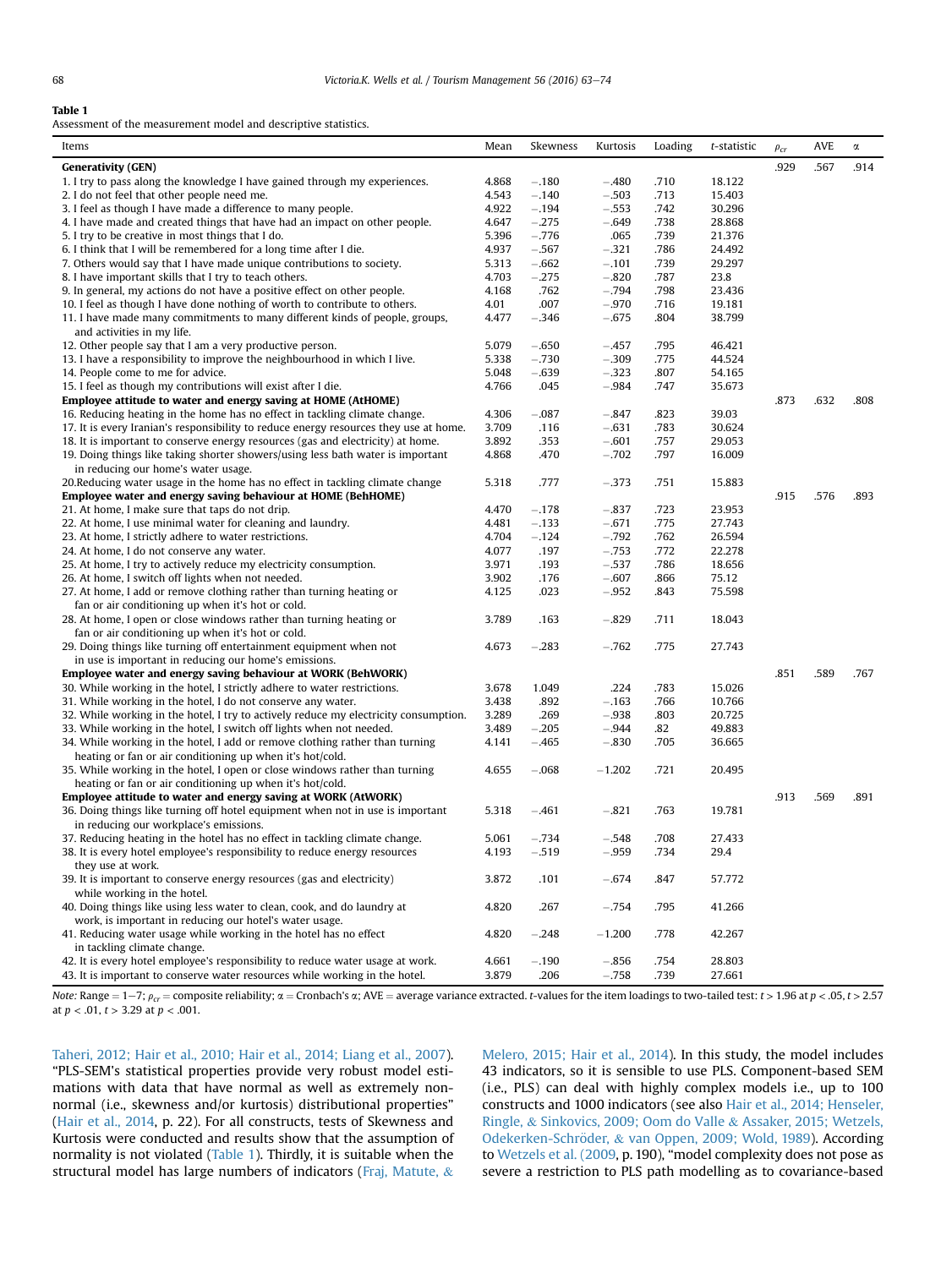SEM, since PLS path modelling at any moment only estimates a subset of parameters … Consequently, PLS path modelling would be more suitable to more complex models …". Both the measurement and structural model were tested within SmartPLS 3.0 software ([Ringle, Wende,](#page-11-0) & [Becker, 2014\)](#page-11-0). The non-parametric bootstrapping technique was used with 447 cases, 5000 subsamples and individual sign changes ([Hair et al., 2014](#page-10-0)).

#### 4.1. Analysis of the measurement model

After checking the variable-to-sample ratio, the analysis followed Hair et al.'s (2014) and Fornell and Larcker's (1981) suggested procedure for assessing convergent and discriminate validity ([Table 1\)](#page-6-0). Convergent validity depends on 4 criteria: (1) all indicator loadings should exceed .7 and be significant; (2) composite reliabilities should be above the required threshold of .7; (3) Cronbach's alpha should exceed .7; (4) average variance extracted (AVE) for each construct should exceed .5. The results indicated that indicator loadings are above the recommended threshold, the composite reliability ranges from .851 to .929, Cronbach's alpha ranges from .767 to .914, and AVE ranges from .567 to .632. All four conditions for convergent validity thus hold. To test whether constructs differed sufficiently, two approaches were used: (1) [Fornell and](#page-10-0) [Larcker \(1981\)](#page-10-0) criterion, which requires a construct's AVE to be larger than the square of its biggest correlation with any construct (see Table 2) and our constructs met this requirement. (2) [Henseler,](#page-10-0) [Ringle and Sarstedt's \(2015\)](#page-10-0) heterotrait-monotrait ratio of correlations (HTMT) approach was used. [Henseler, Ringle, and Sarstedt](#page-10-0) [\(2015\)](#page-10-0) note the HTMT approach shows superior performance, by means of a Monte Carlo simulation study, compared to Fornell-Larcker's criterion. If the HTMT value is below .85, discriminant validity should be recognised between constructs. In this study, HTMT values of the constructs ranged from .368 to .715. The HTMT<sub>inference</sub> criterion was also tested using complete bootstrapping in order to check whether HTMT is significantly different from 1. HTMT<sub>inference</sub> shows that all HTMT values are significantly different from 1 (ranged from .434 to .768), therefore discriminate validity is established. All appeared to support the reliability and validity of the scales.

#### 4.2. Analysis of the structural model and key findings

The analysis used cross validation communality and redundancy indices to assess the quality of the structural model (i.e., blindfolding procedure in SmartPLS) [\(Chin, 2010; Hair et al., 2014](#page-10-0)). All values of the  $Q^2$  are positive and similar across omission distances which confirm the model's predictive relevance and stable model estimates ([Chin, 2010](#page-10-0)) [\(Table 3\)](#page-8-0). Goodness of fit (GoF) index was also calculated using the procedure from [Wetzels et al. \(2009\).](#page-11-0) The index is judged against the GoF criterion for small (.10), medium (.25) and large (.36) effect sizes based on [Cohen's \(1988\)](#page-10-0) cut-off criteria. The overall GoF is .54, which shows an excellent model fit.

Table 2

|               |         |          |        | AtHOME AtWORK BehHOME BehWORK GEN Mean SD |      |                 |  |
|---------------|---------|----------|--------|-------------------------------------------|------|-----------------|--|
| AtHOME        | .795    |          |        |                                           |      | 3.201 1.185     |  |
| AtWORK        | $549*$  | .754     |        |                                           |      | 4.688 1.394     |  |
| BehHOME .585* |         | 583*     | .759   |                                           |      | 4.177 1.304     |  |
| BehWORK 452** |         | $.553**$ | $524*$ | .767                                      |      | 3 9 3 9 1 1 0 2 |  |
| GEN           | $433**$ | 508*     | 537*   | 554*                                      | .753 | 4 770 1 213     |  |
|               |         |          |        |                                           |      |                 |  |

Note: \*\*Significant at the 0.01 level; \*Significant at the 0.05 level. Square root of average variance extracted (AVE) is shown on the diagonal of the matrix in boldface; inter-construct correlation is shown off the diagonal; SD= Standard Deviation.

The model explains 40% of AtHOME, 59% of AtWORK, 65% of BehHOME, and 73% of BehWORK.  $R^2$  values are greater than the recommended .10 value ([Hair et al., 2010](#page-10-0)) (see [Table 3](#page-8-0)). [Fig. 2](#page-8-0) illustrates the graphical demonstration of direct effects. The decomposition of effects (direct, indirect, and total) (see [Table 4\)](#page-8-0) was also calculated. [Zhao, Lynch, and Chen \(2010,](#page-11-0) p. 200) argue that "… the one and only requirement to demonstrate mediation is a significant indirect effect". In order to examine the magnitude of the mediation effects, the variance accounted for (VAF) value was used which shows the ratio of the indirect effect to the total effect. PLS is based on standardized path coefficients compared with the frequently used Sobel test which uses non-standardized path coefficients [\(Hair et al., 2014; Riley, Pina,](#page-10-0) & [Bravo, 2015\)](#page-10-0). VAF scores higher than 80% signify full mediation, scores ranging from 20% to 80% demonstrate partial mediation, and VAF below 20% indicates no mediation (see [Table 4](#page-8-0)). Finally, the study controlled for the effects of participants' characteristics including age and gender on home and workplace attitudes, home and workplace behaviours and generativity. Theses variables were not found to be significantly related to participants' attitudes, behaviours and generativity (see also [Table 4](#page-8-0)).

[Donate and Sanchez de Pablo \(2015\)](#page-10-0) categorise path coefficients that are below .30 as causing moderate effects, from .30 to .60 as strong, and above .60 as very strong. H1 and H2 are supported by literature and predict a positive direct impact from generativity on AtHOME and AtWORK. The result also confirms the strong indirect effect of generativity on AtWORK through AtHOME (i.e., partial mediation, see [Table 4\)](#page-8-0). Therefore, employees who show very strong levels of generativity are more likely to have positive attitudes to water and energy saving at home and in the workplace. Additionally, H3, H6, H7 and H8, which all relate to the effect of specific attitudes on behaviour, received empirical support from the data which is consistent with previous studies ([Lo et al., 2012;](#page-10-0) [Marans](#page-10-0) & [Lee, 1993; Tudor et al., 2008\)](#page-10-0). That is, employees' specific attitudes to water and energy saving at home and in the workplace positively influence their behaviour at home and workplace, respectively. As also seen in [Table 4,](#page-8-0) AtWORK fully mediates the relationship between AtHOME and BehWORK (H7). Consistent with our literature review, this result illustrates that attitudes at home may spillover into the workplace context; however, they do not have a direct effect on work behaviour. This may be due to the fact that water and energy saving behaviours at the workplace are not the financial responsibility of the employees and may be out of their control (cf. [Carrico](#page-10-0) & [Riemer, 2011](#page-10-0)).

On the other hand, H4 and H5 confirm direct effects of gen-erativity on BehHOME and BehWORK ([Table 4](#page-8-0)), supporting previous studies such as [Matsuba et al. \(2012\)](#page-11-0). The bootstrapping procedure confirms a strong indirect effect of generativity on BehHOME through employees' attitudes (i.e., partial mediation). The results also show that employees' attitudes fully mediate the relationship between generativity and BehWORK. Finally, the results fail to confirm that BehHOME has a positive influence on BehWORK, as the effect is statistically non-significant [\(Table 4](#page-8-0)). This leads to the rejection of H9, which goes against the prior but limited literature in the area ([Marans](#page-11-0) & [Lee, 1993; Manika et al., 2014\)](#page-11-0). It is interesting to note that AtHOME does have a strong direct effect on AtWORK but this does not translate into behaviours.

#### 5. Conclusions

The research has examined links between generativity, environmental attitudes and behaviour of employees towards water and energy saving, both at home and in the workplace. A conceptual model was proposed and tested using a sample of 447 hotel employees in Iran. The results provide a number of relevant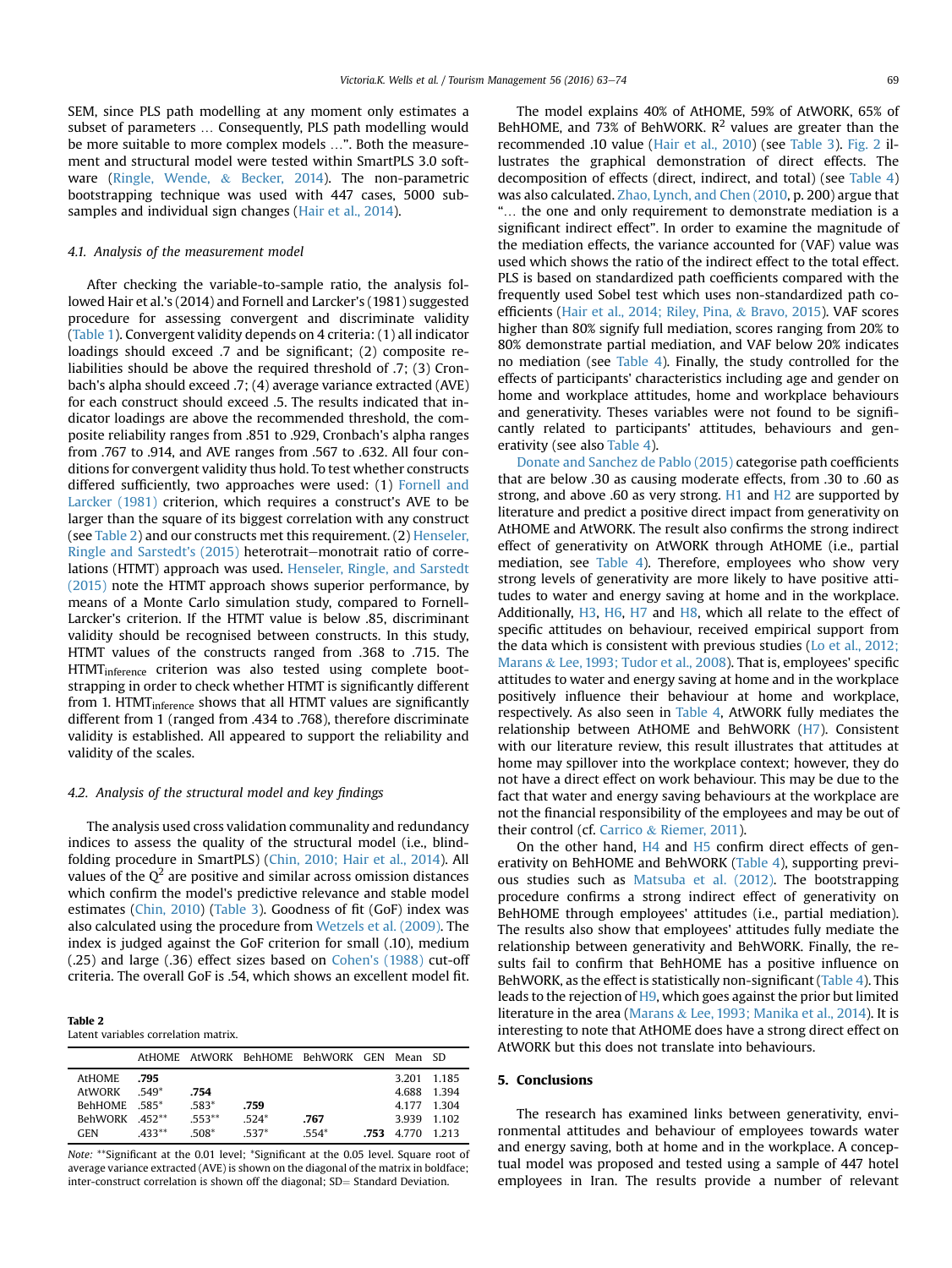<span id="page-8-0"></span>

| Table 3               |  |
|-----------------------|--|
| Blindfolding results. |  |

| Construct     | $R^2$ |                   | Omission distance $= 7$ |                   | Omission distance $= 12$ |  |  |  |
|---------------|-------|-------------------|-------------------------|-------------------|--------------------------|--|--|--|
|               |       | Communality $Q^2$ | Redundancy $Q^2$        | Communality $Q^2$ | Redundancy $Q^2$         |  |  |  |
| <b>AtHOME</b> | .401  | .378              | .247                    | .385              | .245                     |  |  |  |
| <b>AtWORK</b> | .592  | .433              | .330                    | .446              | .330                     |  |  |  |
| BehHOME       | .649  | .465              | .367                    | .457              | .365                     |  |  |  |
| BehWORK       | .730  | .310              | .424                    | .311              | .424                     |  |  |  |
| GEN           | n/a   | n/a               | n/a                     | n/a               | n/a                      |  |  |  |

Note:  $n/a = not$  applicable.



Fig. 2. Research model with only direct effects demonstrated (standardised solution).

theoretical and practical implications related to the environmental aspects of organisations in general and the hospitality industry and collectivist cultures in particular. These are detailed below.

#### 5.1. Theoretical implications

The paper has contributed to the academic literature in several ways. Firstly it has applied the concept of generativity to work and home environmental behaviours and has examined the impact of generativity on specific attitudes (i.e., energy and water saving) rather than general environmental attitudes. This demonstrates

#### Table 4

Structural model: decomposition of effects.

that generativity also has a significant effect on specific attitudes. In doing so, this research has highlighted the impact of generativity may be stronger for attitudes and behaviours in the home than in the workplace. This may be because the home is a place where concern for and commitment to the well-being of future genera-tions, a key element of generativity, is more important ([McAdams](#page-11-0)  $\&$ [Logan, 2004\)](#page-11-0), given proximity to loved ones and relatives. Furthermore, Iran is a collectivist, family-oriented society where helping others and being responsible are considered as 'sawab' (i.e., personal reward which will be counted on the Judgment Day) ([Karatepe, 2011; 2013; Shafeie et al., 2010\)](#page-10-0) and, hence, this may explain the strong effect of generativity in the home.

The findings also confirm prior views that environmental attitudes have an effect on environmental behaviour, both in the home and in the workplace. All attitude-behaviour relationships tested here were significant, thus supporting the argument that specific attitudes are likely to have a strong effect on behaviours ([Dascher](#page-10-0) [et al., 2014](#page-10-0)). However, unlike some prior research [\(Marans](#page-11-0) & [Lee,](#page-11-0) [1993; Manika et al., 2014, 2015](#page-11-0)) there was not a direct spillover effect between behaviours at work and in the home, although AtHOME did have an indirect effect on BehWORK, through AtWORK. Moreover, the study extends prior research with a combined investigation of energy and water saving behaviours.

#### 5.2. Practical implications

There are a number of practical implications for the hospitality industry that can be drawn from the present research. These are particularly relevant for non-Western collectivist societies such as

| Hypotheses and Path                     | Standardised coefficients (t-values) | <b>VAF</b>     |                  |           |  |
|-----------------------------------------|--------------------------------------|----------------|------------------|-----------|--|
|                                         | Total effects                        | Direct effects | Indirect effects |           |  |
| $H1$ GEN $\rightarrow$ AtHOME           | .633 (23.296)                        | .633 (23.296)  |                  |           |  |
| H <sub>2</sub> GEN $\rightarrow$ AtWORK | .608 (19.724)                        | .223(5.293)    | .385 (12.815)    | 63% (PM)  |  |
| H3 AtHOME $\rightarrow$ AtWORK          | .608(14.614)                         | .608(14.614)   |                  |           |  |
| $H4$ GEN $\rightarrow$ BehHOME          | .637(21.612)                         | .232(5.833)    | .405 (12.784)    | 62% (PM)  |  |
| H5 GEN $\rightarrow$ BehWORK            | .554 (12.413)                        | .082(2.11)     | .472 (16.117)    | 85% (FM)  |  |
| H6 AtHOME $\rightarrow$ BehHOME         | .637 (15.089)                        | .637(15.089)   |                  |           |  |
| H7 AtHOME $\rightarrow$ BehWORK         | .498 (12.199)                        |                | .498 (12.199)    | 100% (FM) |  |
| H8 AtWORK $\rightarrow$ BehWORK         | .82 (31.929)                         | .82 (31.929)   |                  |           |  |
| H9 BehHOME $\rightarrow$ BehWORK        | .02(.460)                            | .02(.460)      |                  |           |  |
| <b>Control variables</b>                |                                      |                |                  |           |  |
| Age $\rightarrow$ GEN                   | .023(1.010)                          |                |                  |           |  |
| Gender $\rightarrow$ GEN                | .012(.278)                           |                |                  |           |  |
| $Age \rightarrow AtHOME$                | .078(1.546)                          |                |                  |           |  |
| $Age \rightarrow BehHOME$               | .054(.987)                           |                |                  |           |  |
| Age $\rightarrow$ AtWORK                | .010(.689)                           |                |                  |           |  |
| Age $\rightarrow$ BehWORK               | .059(1.341)                          |                |                  |           |  |
| Gender $\rightarrow$ AtHOME             | .077(1.060)                          |                |                  |           |  |
| Gender $\rightarrow$ BehHOME            | .089(1.673)                          |                |                  |           |  |
| Gender $\rightarrow$ AtWORK             | .032(.349)                           |                |                  |           |  |
| Gender $\rightarrow$ BehWORK            | .046 (.579)                          |                |                  |           |  |

Note: t-values for the item loadings to two-tailed test:  $t > 1.96$  at  $p < .05$ ,  $t > 2.57$  at  $p < .01$ ,  $t > 3.29$  at  $p < .001$ ; PM = Partial mediation, FM = Full mediation.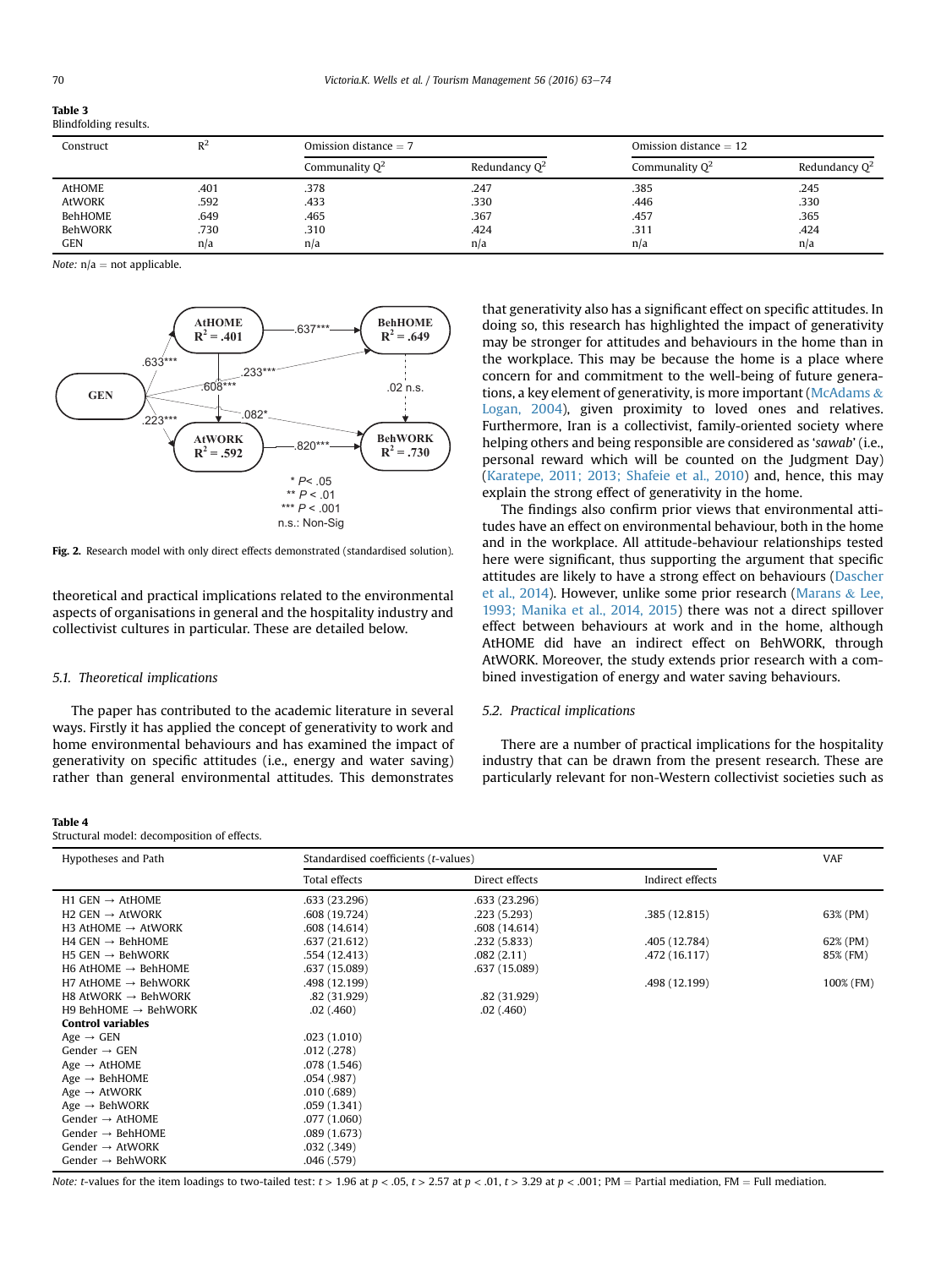<span id="page-9-0"></span>Iran, and also for the design of internal social marketing programmes and interventions. Such programmes are often used to encourage and develop employee environmental behaviour and integrate strategic CSR policies into organisations [\(Smith](#page-11-0) & [O'Sullivan, 2012\)](#page-11-0). The present study highlights the link between generativity and environmental attitudes and behaviour, and thus any internal social marketing communications could draw on aspects of generative concern such as well-being of future genera-tions and contributing to society [\(Huta](#page-10-0)  $&$  [Zuroff, 2007\)](#page-10-0) in an attempt to strengthen environmental attitudes and consequently behaviours among hospitality employees. More specifically this sample demonstrated lower levels of understanding regarding the importance of conserving resources at work (demonstrated by low scores on 'It is important to conserve energy resources (gas and electricity) while working in the hotel' (3.872), 'It is important to conserve water resources while working in the hotel' (3.879) and 'While working in the hotel, I switch off lights when not needed' (3.489)) suggesting that knowledge and belief social marketing objectives and goals (step 4 of the social marketing planning process; [Lee](#page-10-0) & [Kotler, 2015](#page-10-0)) should be included and need to be achieved, through relevant knowledge and belief focused marketing communications before a behaviour change is likely. A lack of knowledge and understanding is also noted in the home (demonstrated by 'Reducing water usage in the home has no effect in tackling climate change' (5.318)) but the results also show individual's not taking responsibility may be an important determinant of behaviour (demonstrated by 'It is every Iranian's responsibility to reduce energy resources they use at home (3.709)) and again suggesting the need for social marketing knowledge and belief goals to be set and met. Additionally, given the links between attitudes, generativity and behaviour may be stronger in the home context, social marketing communications used in the workplace could also highlight the importance of these behaviours across the two contexts (home-work), highlight similarities between them and frame their importance in relation to collectivist cultural values. This may also have the effect of strengthening the link between behaviour at home and in the workplace and build a spillover effect between work and home. However, this requires further investigation.

#### 5.3. Limitations and future research

As the first study that applies the generativity construct in the context of the hospitality industry and to employee environmental behaviour, the present research has several limitations which could be overcome by future research. First, the research was crosssectional and future studies should include a longitudinal design, perhaps assessing an internal social marketing intervention using both qualitative and quantitative methods ([Gregory-Smith et al.,](#page-10-0) [2015\)](#page-10-0). Second, the behaviour was measured as self-reported and given that the gap between self-reported and actual behaviour is often noted [\(Barker, Fong, Grossman, Quin,](#page-10-0) & [Reid, 1994; Lichtman](#page-10-0) [et al., 1992; Midanik, 1982\)](#page-10-0) future research should seek to measure actual behaviour, as well as making comparisons between reported and actual behaviours, as well as examining changes in actual and reported behaviours before and after a social marketing intervention. Third, future research should also make comparisons between specific and general attitudes and, potentially, examine these separately within future studies. Fourth, the effects of generativity on employees' attitudes and behaviours where only tested in one collectivist culture and, hence, future studies should seek to examine these relationships in different nations and cultures as well as making comparisons between them. Fifth, while the work did explore both water and energy attitudes and behaviours future research should continue to examine a wide range of behaviours such as recycling and transport/commuting to understand any spillover effects between behaviours. This is needed because of the uncertainty over the correlations or spillovers between some types of environmental behaviours ([Th](#page-11-0)ø[rgersen](#page-11-0) & Ölander, 2003). Sixth, the sampling technique used in this study is limited and future research should attempt to use a stratified sampling technique, which was not possible in this study as not all Iranian hotels have appropriate infrastructures to encourage environmental behaviours. Seventh, future studies should use a qualitative approach to understand why some of the hypothesised relationships were not supported. Finally, it would also be worthwhile assessing potential consumer response to any strategies and social programmes or interventions put into place based on this analysis. Consumer responses to CSR are increasingly being researched [\(Green](#page-10-0) & [Peloza,](#page-10-0) [2011; Pomering](#page-10-0) & [Dolnicar, 2009](#page-10-0)) and recent research has highlighted that a proactive CSR stance results in favourable attitudes towards the organisation and higher purchase intentions ([Groza,](#page-10-0) [Pronschinske,](#page-10-0) & [Walker, 2011\)](#page-10-0).

#### 5.4. Final remarks

This paper brings theoretical and practical contributions to the environmental tourism CSR literature, by highlighting the impact of generativity on environmental attitudes and behaviours, among Iranian hospitality employees. Though generativity was found to have an important role in predicting environmental attitudes, both in the workplace and at home, this influence was found to be stronger in the home. Additionally, the research confirms the link between environmental attitudes and behaviours, supporting the use of specific attitudes as a superior measure of attitudes (i.e., over general environmental attitudes or concerns). However, a spillover effect between behaviours in the home and in the workplace was not found in the studied context of the behaviours, industry and culture examined here. This opens several opportunities for research into a growing area of research and interest among tourism practitioners.

#### Appendix A. Supplementary data

Supplementary data related to this article can be found at [http://](http://dx.doi.org/10.1016/j.tourman.2016.03.027) [dx.doi.org/10.1016/j.tourman.2016.03.027.](http://dx.doi.org/10.1016/j.tourman.2016.03.027)

#### References

- [Agostinho, D., & Paço, A. \(2012\). Analysis of the motivations, generativity and de](http://refhub.elsevier.com/S0261-5177(16)30042-5/sref1)[mographics of the food bank volunteer.](http://refhub.elsevier.com/S0261-5177(16)30042-5/sref1) International Journal of Nonprofit and [Voluntary Sector Marketing](http://refhub.elsevier.com/S0261-5177(16)30042-5/sref1), (17), 249-[261.](http://refhub.elsevier.com/S0261-5177(16)30042-5/sref1)
- [Ajzen, I. \(1991\). The theory of planned behavior.](http://refhub.elsevier.com/S0261-5177(16)30042-5/sref2) Organizational Behavior and Human Decision Processes,  $50(2)$ ,  $179-210$  $179-210$ .
- [Albayrak, T., & Caber, M. \(2015\). Prioritisation of the hotel attributes according to](http://refhub.elsevier.com/S0261-5177(16)30042-5/sref3) their infl[uence on satisfaction: a comparison of two techniques.](http://refhub.elsevier.com/S0261-5177(16)30042-5/sref3) Tourism Management,  $46, 43-50$  $46, 43-50$ .
- [Alexander, M., MacLaren, A., O'Gorman, K., & Taheri, B. \(2012\).](http://refhub.elsevier.com/S0261-5177(16)30042-5/sref4) "He just didn't seem to understand the banter"[: bullying or simply establishing social cohesion?](http://refhub.elsevier.com/S0261-5177(16)30042-5/sref4) [Tourism Management, 33](http://refhub.elsevier.com/S0261-5177(16)30042-5/sref4)(5), 1245-[1255](http://refhub.elsevier.com/S0261-5177(16)30042-5/sref4).
- Alisat, S. (2015). Living the green life: A mixed-methods examination of the relationship between generativity and environmental engagement in emerging and mid-life canadian activists and nonactivists (p. 1709) (theses and dissertations. Paper) [http://scholars.wlu.ca/cgi/viewcontent.cgi?article](http://scholars.wlu.ca/cgi/viewcontent.cgi?article=2808&context=etd)=[2808](http://scholars.wlu.ca/cgi/viewcontent.cgi?article=2808&context=etd)&[context](http://scholars.wlu.ca/cgi/viewcontent.cgi?article=2808&context=etd)=[etd.](http://scholars.wlu.ca/cgi/viewcontent.cgi?article=2808&context=etd)
- Amuli, A. J. (2007). Islam and the environment [\(2nd ed.\). Ghom, Iran: Esra Co.](http://refhub.elsevier.com/S0261-5177(16)30042-5/sref6) **[Publication](http://refhub.elsevier.com/S0261-5177(16)30042-5/sref6)**
- Andersson, L., Shivarajan, S., & Blau, G. (2005). Enacting ecological sustainability in the MNC: a test of an adapted value-belief-norm framework. Journal of Business Ethics, 59, 295-305. [http://dx.doi.org/10.1007/s10551-005-3440-x.](http://dx.doi.org/10.1007/s10551-005-3440-x)
- Ariffi[n, A. A. M., & Maghzi, A. \(2012\). A preliminary study on customer expectations](http://refhub.elsevier.com/S0261-5177(16)30042-5/sref8) of hotel hospitality: infl[uences of personal and hotel factors.](http://refhub.elsevier.com/S0261-5177(16)30042-5/sref8) International ournal of Hospitality Management, 31, 191-[198.](http://refhub.elsevier.com/S0261-5177(16)30042-5/sref8)
- Ashill, N. J., & Jobber, D. (2014). The effects of the external environment on marketing decision-maker uncertainty. Journal of Marketing Management, 30(3-4), 268e294. [http://dx.doi.org/10.1080/0267257X.2013.811281.](http://dx.doi.org/10.1080/0267257X.2013.811281)
- Ayuso, S. (2006). Adoption of voluntary environmental tools for sustainable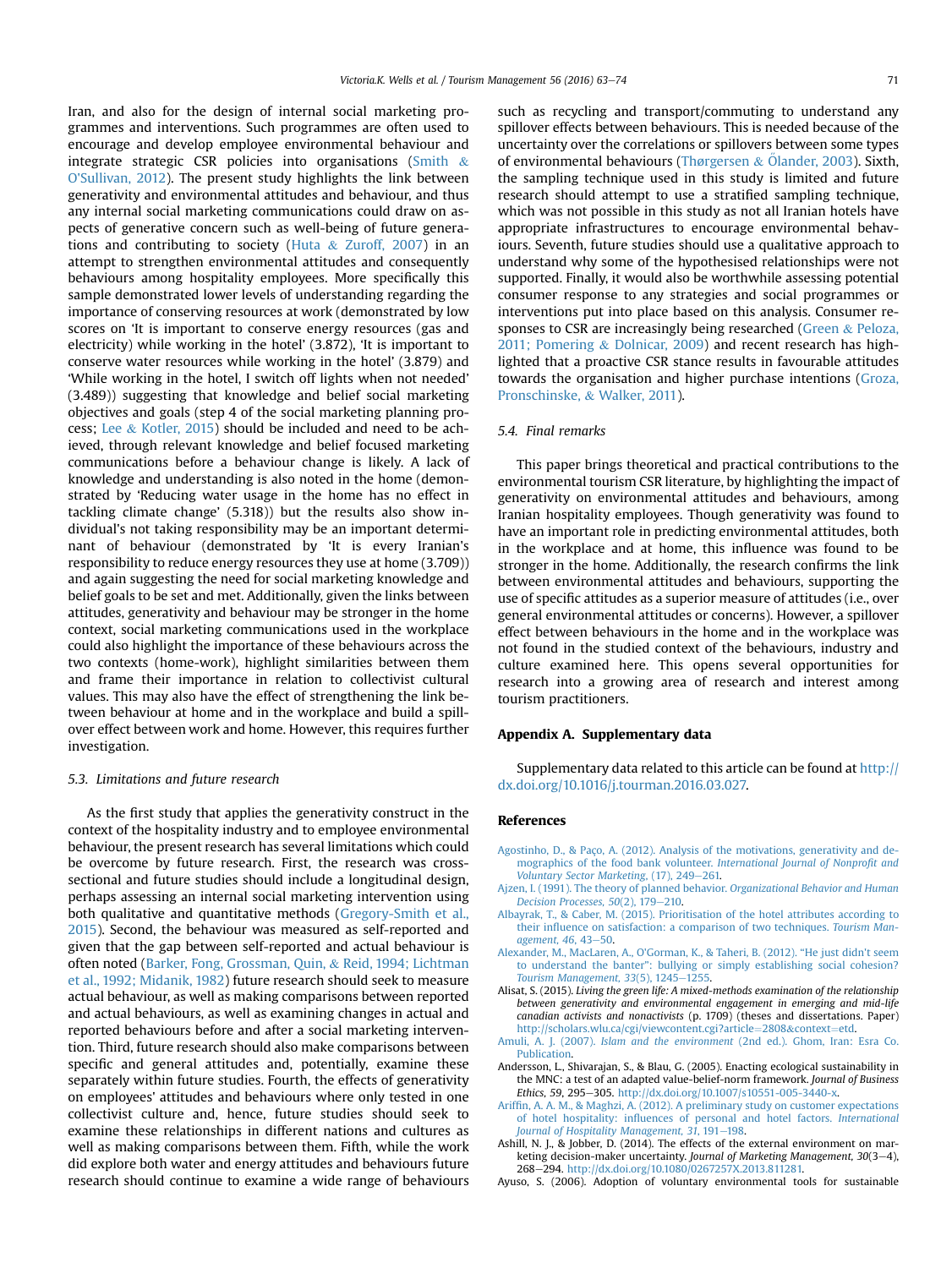<span id="page-10-0"></span>tourism: analysing the experience of Spanish hotels. Corporate Social Responsibility and Environmental Management, 13, 207-220. [http://dx.doi.org/](http://dx.doi.org/10.1002/csr.103) [10.1002/csr.103.](http://dx.doi.org/10.1002/csr.103)

- Barker, K., Fong, L., Grossman, S., Quin, C., & Reid, R. (1994). Comparison of selfreported recycling attitudes and behaviors with actual behavior. Psychological Reports, 75(1), 571–577. [http://dx.doi.org/10.2466/pr0.1994.75.1.571.](http://dx.doi.org/10.2466/pr0.1994.75.1.571)
- Barr, S., Gilg, A. W., & Ford, N. (2005). The household energy gap: examining the divide between habitual and purchase-related conservation behaviours. Energy Policy, 33, 1425-1444. [http://dx.doi.org/10.1016/j.enpol.2003.12.016.](http://dx.doi.org/10.1016/j.enpol.2003.12.016)
- Black, K. (2010). [Business Statistics: Contemporary decision making](http://refhub.elsevier.com/S0261-5177(16)30042-5/sref13) (6th ed.). USA: [John Wiley](http://refhub.elsevier.com/S0261-5177(16)30042-5/sref13) & [Sons](http://refhub.elsevier.com/S0261-5177(16)30042-5/sref13).
- Bohdanowicz, P. (2007). A case study of hilton environmental reporting as a tool of corporate social responsibility. Tourism Review International,  $11(2)$ ,  $115-132$ . [http://dx.doi.org/10.3727/154427207783948937.](http://dx.doi.org/10.3727/154427207783948937)
- Bohdanowicz, P., Zientara, P., & Novotna, E. (2011). International hotel chains and environmental protection: an analysis of Hilton's we care! programme (Europe 2006-2008). Journal of Sustainable Tourism, 19(7), 797-816. [http://dx.doi.org/](http://dx.doi.org/10.1080/09669582.2010.549566) [10.1080/09669582.2010.549566.](http://dx.doi.org/10.1080/09669582.2010.549566)
- [Bryce, D., Curran, R., O'Gorman, K., & Taheri, B. \(2015\). Visitors' engagement and](http://refhub.elsevier.com/S0261-5177(16)30042-5/sref16) [authenticity: Japanese heritage consumption.](http://refhub.elsevier.com/S0261-5177(16)30042-5/sref16) Tourism Management, 46,  $571 - 581$  $571 - 581$
- [Carrico, A. R., & Riemer, M. \(2011\). Motivating energy conservation at the work-](http://refhub.elsevier.com/S0261-5177(16)30042-5/sref17)[place: an evaluation of the use of group-level feedback and peer education.](http://refhub.elsevier.com/S0261-5177(16)30042-5/sref17) [Journal of Environmental Psychology, 31](http://refhub.elsevier.com/S0261-5177(16)30042-5/sref17)(1), 1-[13.](http://refhub.elsevier.com/S0261-5177(16)30042-5/sref17)
- Chan, T. S. (2009). [Environmental sustainability as a generative Concern: An explor](http://refhub.elsevier.com/S0261-5177(16)30042-5/sref18)[atory study of the narrative identities of leaders in the environmental sustainability](http://refhub.elsevier.com/S0261-5177(16)30042-5/sref18) movement[. Evanston: Northwestern University \(Doctoral\).](http://refhub.elsevier.com/S0261-5177(16)30042-5/sref18)
- Chhabra, D. (2009). Proposing a sustainable marketing framework for heritage tourism. Journal of Sustainable Tourism, 17(3), 303-320. [http://dx.doi.org/](http://dx.doi.org/10.1080/09669580802495758) [10.1080/09669580802495758](http://dx.doi.org/10.1080/09669580802495758).
- [Chin, W. W. \(2010\). How to write up and report PLS analyses. In V. Esposito Vinzi,](http://refhub.elsevier.com/S0261-5177(16)30042-5/sref20) [W. W. Chin, J. Henseler, & H. Wang \(Eds.\),](http://refhub.elsevier.com/S0261-5177(16)30042-5/sref20) Handbook of partial least squares: [Concepts, methods and applications](http://refhub.elsevier.com/S0261-5177(16)30042-5/sref20) (pp. 655-[690\). Berlin: Springer.](http://refhub.elsevier.com/S0261-5177(16)30042-5/sref20)
- [Chou, C.-J. \(2014\). Hotels' environmental policies and employee personal environ](http://refhub.elsevier.com/S0261-5177(16)30042-5/sref21)[mental beliefs: interactions and outcomes.](http://refhub.elsevier.com/S0261-5177(16)30042-5/sref21) Tourism Management, 40, 436-[446](http://refhub.elsevier.com/S0261-5177(16)30042-5/sref21).
- Chun, J. S., Shin, Y., Choi, J. N., & Kim, M. S. (2013). How does corporate ethics contribute to firm financial performance? The mediating role of collective organizational commitment and organizational citizenship behavior. Journal of Management, 39(4), 853-877. [http://dx.doi.org/10.1177/0149206311419662.](http://dx.doi.org/10.1177/0149206311419662)
- Cohen, J. W. (1988). [Statistical power analysis for the behavioral sciences](http://refhub.elsevier.com/S0261-5177(16)30042-5/sref23) (2nd ed.). [Hillsdale,NJ: Lawrence Erlbaum Associates.](http://refhub.elsevier.com/S0261-5177(16)30042-5/sref23)
- Coles, T., Fenclova, E., & Dinan, C. (2011). Responsibilities, recession and the tourism sector: perspectives on CSR among low-fares airlines during the economic downturn in the UK. Current Issues in Tourism, 14(6), 519-536. [http://dx.doi.org/](http://dx.doi.org/10.1080/13683500.2010.544719) [10.1080/13683500.2010.544719.](http://dx.doi.org/10.1080/13683500.2010.544719)
- [van Dam, S. S., Bakker, C. A., & van Hal, J. D. M. \(2010\). Home energy monitors:](http://refhub.elsevier.com/S0261-5177(16)30042-5/sref25) [impact over the medium-term.](http://refhub.elsevier.com/S0261-5177(16)30042-5/sref25) Building Research & [Information, 38](http://refhub.elsevier.com/S0261-5177(16)30042-5/sref25)(5),  $458 - 469$  $458 - 469$
- [Dascher, E. D., Kang, J., & Hustvedt, G. \(2014\). Water sustaiability: environmental](http://refhub.elsevier.com/S0261-5177(16)30042-5/sref26) [attitude, drought attitude and motivation.](http://refhub.elsevier.com/S0261-5177(16)30042-5/sref26) International Journal of Consumer [Studies, 28](http://refhub.elsevier.com/S0261-5177(16)30042-5/sref26), 467-[474.](http://refhub.elsevier.com/S0261-5177(16)30042-5/sref26)
- Deery, M., Jago, L., & Stewart, M. (2007). Corporate social responsibility within the hospitality industry. Tourism Review International, 1, 107-114. [http://dx.doi.org/](http://dx.doi.org/10.3727/154427207783948900) [10.3727/154427207783948900](http://dx.doi.org/10.3727/154427207783948900).
- Dodds, R., & Kuehnel, J. (2010). CSR among Canadian mass tour operators: good awareness but little action. International Journal of Contemporary Hospitality Management, 22(2), 221-244. [http://dx.doi.org/10.1108/09596111011018205.](http://dx.doi.org/10.1108/09596111011018205)
- [Donate, M. J., & Sanchez de Pablo, J. D. \(2015\). The role of knowledge-oriented](http://refhub.elsevier.com/S0261-5177(16)30042-5/sref28) [leadership in knowledge management practices and innovation.](http://refhub.elsevier.com/S0261-5177(16)30042-5/sref28) Journal of [Business Research](http://refhub.elsevier.com/S0261-5177(16)30042-5/sref28).
- [Dunlap, R. E., Van Liere, K. D., Mertig, A. G., & Jones, R. \(2000\). Measuring](http://refhub.elsevier.com/S0261-5177(16)30042-5/sref29) [endorsement of the new ecological Paradigm: a revised NEP scale.](http://refhub.elsevier.com/S0261-5177(16)30042-5/sref29) Journal of [Social Issues, 56](http://refhub.elsevier.com/S0261-5177(16)30042-5/sref29)(3), 425-[442](http://refhub.elsevier.com/S0261-5177(16)30042-5/sref29).
- Edwards, D. (2007). Corporate social responsibility of large urban museums: the contribution of volunteer programs. Tourism Review International, 11, 167-174. [http://dx.doi.org/10.3727/154427207783948874.](http://dx.doi.org/10.3727/154427207783948874)
- Fischer, C. (2008). Feedback on household electricity consumption: a tool for saving energy? Energy Efficiency, 1, 79-104. [http://dx.doi.org/10.1007/s12053-008-](http://dx.doi.org/10.1007/s12053-008-9009-7) [9009-7.](http://dx.doi.org/10.1007/s12053-008-9009-7)
- Fishbein, M., & Ajzen, A. (1975). [Beliefs, attitudes, intentions and behavior: An](http://refhub.elsevier.com/S0261-5177(16)30042-5/sref31) [introduction to theory and research](http://refhub.elsevier.com/S0261-5177(16)30042-5/sref31). Reading, MA: Addison-Wesley.
- [Fornell, C., & Larcker, D. F. \(1981\). Evaluating structural equation models with un](http://refhub.elsevier.com/S0261-5177(16)30042-5/sref32)[observable variables and measurement error.](http://refhub.elsevier.com/S0261-5177(16)30042-5/sref32) Journal of Marketing Research, 18[\(1\), 39](http://refhub.elsevier.com/S0261-5177(16)30042-5/sref32)-[50](http://refhub.elsevier.com/S0261-5177(16)30042-5/sref32).
- Fowler, F. (2002). Survey research methods [\(Vol. 1\). Thousand Oaks, CA: Applied](http://refhub.elsevier.com/S0261-5177(16)30042-5/sref33) [Social Research Methods Series](http://refhub.elsevier.com/S0261-5177(16)30042-5/sref33).
- [Fraj, E., Matute, J., & Melero, I. \(2015\). Environmental strategies and organisational](http://refhub.elsevier.com/S0261-5177(16)30042-5/sref34) [competitiveness in the hotel industry: the role of learning and innovation as](http://refhub.elsevier.com/S0261-5177(16)30042-5/sref34) [determinants of environmental success.](http://refhub.elsevier.com/S0261-5177(16)30042-5/sref34) Tourism Management, 46, 30-[42.](http://refhub.elsevier.com/S0261-5177(16)30042-5/sref34)
- [Ganda, F., & Ngwakwe, C. C. \(2014\). Water ef](http://refhub.elsevier.com/S0261-5177(16)30042-5/sref35)ficiency practices in South African banks. Environmental Economics,  $5(2)$ ,  $71-81$ .
- [Gardner, B., & Abraham, C. \(2010\). Going green? modeling the impact of environ](http://refhub.elsevier.com/S0261-5177(16)30042-5/sref36)[mental concerns and perceptions of transportation alternatives on decisions to](http://refhub.elsevier.com/S0261-5177(16)30042-5/sref36) drive. Journal of Applied Social Psychology,  $40(4)$ , 831-[849.](http://refhub.elsevier.com/S0261-5177(16)30042-5/sref36)

[Garrod, B., & Fyall, A. \(2000\). Managing heritage tourism.](http://refhub.elsevier.com/S0261-5177(16)30042-5/sref37) Annals of Tourism

[Research, 27](http://refhub.elsevier.com/S0261-5177(16)30042-5/sref37)(3), 682-[708](http://refhub.elsevier.com/S0261-5177(16)30042-5/sref37).

- [Gautam, V. \(2012\). An empirical investigation of consumers' preferences about](http://refhub.elsevier.com/S0261-5177(16)30042-5/sref38) [tourism services in Indian context with special reference to state of Himachal](http://refhub.elsevier.com/S0261-5177(16)30042-5/sref38) Pradesh. [Tourism Management, 33](http://refhub.elsevier.com/S0261-5177(16)30042-5/sref38), 1591-[1592.](http://refhub.elsevier.com/S0261-5177(16)30042-5/sref38)
- Gilg, A., & Barr, S. (2006). Behavioural attitudes towards water saving? Evidence from a study of environmental actions. Ecological Economics,  $57$ , 400-414. [http://dx.doi.org/10.1016/j.ecolecon.2005.04.010.](http://dx.doi.org/10.1016/j.ecolecon.2005.04.010)
- [Gossling, S. \(2015\). New performance indicators for water management in tourism.](http://refhub.elsevier.com/S0261-5177(16)30042-5/sref40) [Tourism Management, 46](http://refhub.elsevier.com/S0261-5177(16)30042-5/sref40), 233-[244.](http://refhub.elsevier.com/S0261-5177(16)30042-5/sref40)
- Green, T., & Peloza, J. (2011). How does corporate social responsibility create value for consumers? Journal of Consumer Marketing,  $28(1)$ ,  $48-56$ . [http://dx.doi.org/](http://dx.doi.org/10.1108/07363761111101949) [10.1108/07363761111101949](http://dx.doi.org/10.1108/07363761111101949).
- Gregory-Smith, D., Wells, V. K., Manika, D., & Graham, S. (2015). An environmental social marketing intervention among employees: assessing attitude and<br>behaviour change. Journal of Marketing Management, 31(3–4), 336–377. [http://](http://dx.doi.org/10.1080/0267257X.2014.971045) [dx.doi.org/10.1080/0267257X.2014.971045.](http://dx.doi.org/10.1080/0267257X.2014.971045)
- Groza, M. D., Pronschinske, M. R., & Walker, M. (2011). Perceived organizational motives and consumer responses to proactive and reactive CSR. Journal of Business Ethics, 102, 639-652. [http://dx.doi.org/10.1007/s10551-011-0834-9.](http://dx.doi.org/10.1007/s10551-011-0834-9)
- Guiney, M. S., & Oberhauser, K. S. (2009). Conservation volunteers' connection to nature. Ecopsychology, 1(4), 187-197. [http://dx.doi.org/10.1089/eco.2009.0030.](http://dx.doi.org/10.1089/eco.2009.0030)
- [Hair, J. F. J., Black, W. C., Babin, B. J., & Anderson, R. E. \(2010\).](http://refhub.elsevier.com/S0261-5177(16)30042-5/sref45) Multivariate data [analysis: A global perspective](http://refhub.elsevier.com/S0261-5177(16)30042-5/sref45) (7th ed.). USA: Pearson.
- [Hair, J. F. J., Hult, G. T. M., Ringle, C. M., & Sarstedt, M. \(2014\).](http://refhub.elsevier.com/S0261-5177(16)30042-5/sref46) A primer on partial least
- [squares structural equation modeling \(PLS-SEM\)](http://refhub.elsevier.com/S0261-5177(16)30042-5/sref46). UK: Sage. Hansen, S. D., Dunford, B. B., Boss, A. D., Boss, R. W., & Angermeier, I. (2011). Corporate social responsibility and the benefits of employee trust: a crossdisciplinary perspective. Journal of Business Ethics,  $102(1)$ ,  $29-45$ . [http://](http://dx.doi.org/10.1007/s10551-011-0903-0) [dx.doi.org/10.1007/s10551-011-0903-0](http://dx.doi.org/10.1007/s10551-011-0903-0).
- Hart, H. M., MacAdams, D. P., Hirsch, B. J., & Bauer, J. J. (2001). Generativity and social involvement among African Americans and white adults. Journal of Research in Personality, 35, 208-230. <http://dx.doi.org/10.1006/jrpe.2001.2318>.
- [Henseler, J., Ringle, C. M., & Sarstedt, M. \(2015\). A new criterion for assessing](http://refhub.elsevier.com/S0261-5177(16)30042-5/sref49) [discriminant validity in variance-based structural equation modeling.](http://refhub.elsevier.com/S0261-5177(16)30042-5/sref49) Journal of [the Academy of Marketing Science, 43](http://refhub.elsevier.com/S0261-5177(16)30042-5/sref49)(1), 115-[135](http://refhub.elsevier.com/S0261-5177(16)30042-5/sref49).
- [Henseler, J., Ringle, C. M., & Sinkovics, R. R. \(2009\). The use of partial least squares](http://refhub.elsevier.com/S0261-5177(16)30042-5/sref50) [path modeling in international marketing.](http://refhub.elsevier.com/S0261-5177(16)30042-5/sref50) Advances in International Marketing,  $20.277 - 319.$  $20.277 - 319.$
- [Humphrey, C. R., Bord, R. J., Hammond, M. M., & Mann, S. H. \(1977\). Attitudes and](http://refhub.elsevier.com/S0261-5177(16)30042-5/sref51) [conditions for cooperation in a paper recycling program.](http://refhub.elsevier.com/S0261-5177(16)30042-5/sref51) Environment and [Behavior, 9](http://refhub.elsevier.com/S0261-5177(16)30042-5/sref51)(1), 107-[124.](http://refhub.elsevier.com/S0261-5177(16)30042-5/sref51)
- Huta, V., & Zuroff, D. C. (2007). Examining mediators of the link between generativity and well-being. Journal of Adult Development, 14, 47-52. [http://](http://dx.doi.org/10.1007/s10804-007-9030-7) [dx.doi.org/10.1007/s10804-007-9030-7.](http://dx.doi.org/10.1007/s10804-007-9030-7)
- Jepson, E. J. (2011). Sustainability and planning: diverse concepts and close associations. Journal of Planning Literature, 15(9), 499-510. [http://dx.doi.org/10.1177/](http://dx.doi.org/10.1177/088541220101500401) [088541220101500401.](http://dx.doi.org/10.1177/088541220101500401)
- [Karatepe, O. M. \(2011\). Core self-evaluations, exhaustion, and job outcomes: a study](http://refhub.elsevier.com/S0261-5177(16)30042-5/sref55) [of frontline hotel employees in Iran.](http://refhub.elsevier.com/S0261-5177(16)30042-5/sref55) Tourism and Hospitality Research, 11(4),  $248 - 257$  $248 - 257$
- [Karatepe, O. M. \(2013\). Perceptions of organisational politics and hotel employee](http://refhub.elsevier.com/S0261-5177(16)30042-5/sref56) outcome. [International Journal of Contemporary Hospitality Management, 25](http://refhub.elsevier.com/S0261-5177(16)30042-5/sref56)(1),  $82 - 104$  $82 - 104$  $82 - 104$
- [Karatepe, O. M., Keshavarz, S., & Nejati, S. \(2010\). Do core self-evaluations mediate](http://refhub.elsevier.com/S0261-5177(16)30042-5/sref57) [the effect of coworker support on work engagement? A study of hotel em-](http://refhub.elsevier.com/S0261-5177(16)30042-5/sref57)ployees in Iran. [Journal of Hospitality and Tourism Management, 17](http://refhub.elsevier.com/S0261-5177(16)30042-5/sref57), 62-[71.](http://refhub.elsevier.com/S0261-5177(16)30042-5/sref57)
- Knowles, T., Macmillan, S., Palmer, J., Grabowski, P., & Hashimoto, A. (1999). The development of environmental initiatives in tourism: responses from the London hotel sector. International Journal of Tourism Research, 1, 255-265.<br>http://dx.doi.org/10.1002/(SICI)1522-1970(199907/08)1. 4<255::AID[http://dx.doi.org/10.1002/\(SICI\)1522-1970\(199907/08\)1,](http://dx.doi.org/10.1002/(SICI)1522-1970(199907/08)1) JTR170>3.0.CO;2-8.
- Kotler, P. (2011). Reinventing marketing to manage the environmental imperative.

Journal of Marketing, 75(July), 132–135. <http://dx.doi.org/10.1509/jmkg.75.4.132>.<br>[Lacroix, C., & Jolibert, A. \(2015\). Targeting consumers who care about future gen-](http://refhub.elsevier.com/S0261-5177(16)30042-5/sref60)erations. [Psychology](http://refhub.elsevier.com/S0261-5177(16)30042-5/sref60) & Marketing,  $32(8)$ , 783-[794](http://refhub.elsevier.com/S0261-5177(16)30042-5/sref60).

- [Lee, Y. J., De Young, R., & Marans, R. W. \(1995\). Factors in](http://refhub.elsevier.com/S0261-5177(16)30042-5/sref61)fluencing individual [recycling behavior in of](http://refhub.elsevier.com/S0261-5177(16)30042-5/sref61)fice settings  $-$  a study of offi[ce workers in Taiwan.](http://refhub.elsevier.com/S0261-5177(16)30042-5/sref61) [Environment and Behavior, 27](http://refhub.elsevier.com/S0261-5177(16)30042-5/sref61), 380-[403](http://refhub.elsevier.com/S0261-5177(16)30042-5/sref61).
- Lee, N. R., & Kotler, P. (2015). [Social Marketing: Changing behaviors for good](http://refhub.elsevier.com/S0261-5177(16)30042-5/sref63) (5th ed.). [Sage Publications.](http://refhub.elsevier.com/S0261-5177(16)30042-5/sref63)
- [Liang, H., Saraf, N., Hu, Q., & Xue, Y. \(2007\). Assimilation of enterprise systems: the](http://refhub.elsevier.com/S0261-5177(16)30042-5/sref64) [effect of institutional pressures and the mediating role of top management.](http://refhub.elsevier.com/S0261-5177(16)30042-5/sref64) MIS Quarterly,  $31(1)$ ,  $59-87$ .
- [Lichtman, S. W., Pisarska, K., Berman, E. R., Pestone, M., Dowling, H., Offenbacher, E.,](http://refhub.elsevier.com/S0261-5177(16)30042-5/sref65) [et al. \(1992\). Discrepancy between self-reported and actual caloric intake and](http://refhub.elsevier.com/S0261-5177(16)30042-5/sref65) exercise in obese subjects. [New England Journal of Medicine, 327](http://refhub.elsevier.com/S0261-5177(16)30042-5/sref65)(27), [1893](http://refhub.elsevier.com/S0261-5177(16)30042-5/sref65)-[1898.](http://refhub.elsevier.com/S0261-5177(16)30042-5/sref65)
- [Lo, S. H., Peters, G. J. Y., & Kok, G. \(2012\). A review of determinants of and in](http://refhub.elsevier.com/S0261-5177(16)30042-5/sref66)[terventions for proenvironmental behaviors in organizations.](http://refhub.elsevier.com/S0261-5177(16)30042-5/sref66) Journal of Applied  $Psuchology, 42(12), 2933-2967.$  $Psuchology, 42(12), 2933-2967.$
- Lowe, B., Lynch, D., & Lowe, J. (2014). The role and application of social marketing in managing water consumption: a case study. International Journal of Nonprofit<br>and Voluntary Sector Marketing, 19, 14–26. [http://dx.doi.org/10.1002/](http://dx.doi.org/10.1002/nvsm.1484) [nvsm.1484](http://dx.doi.org/10.1002/nvsm.1484).
- Lowe, B., Lynch, D., & Lowe, J. (2015). Reducing household water consumption: a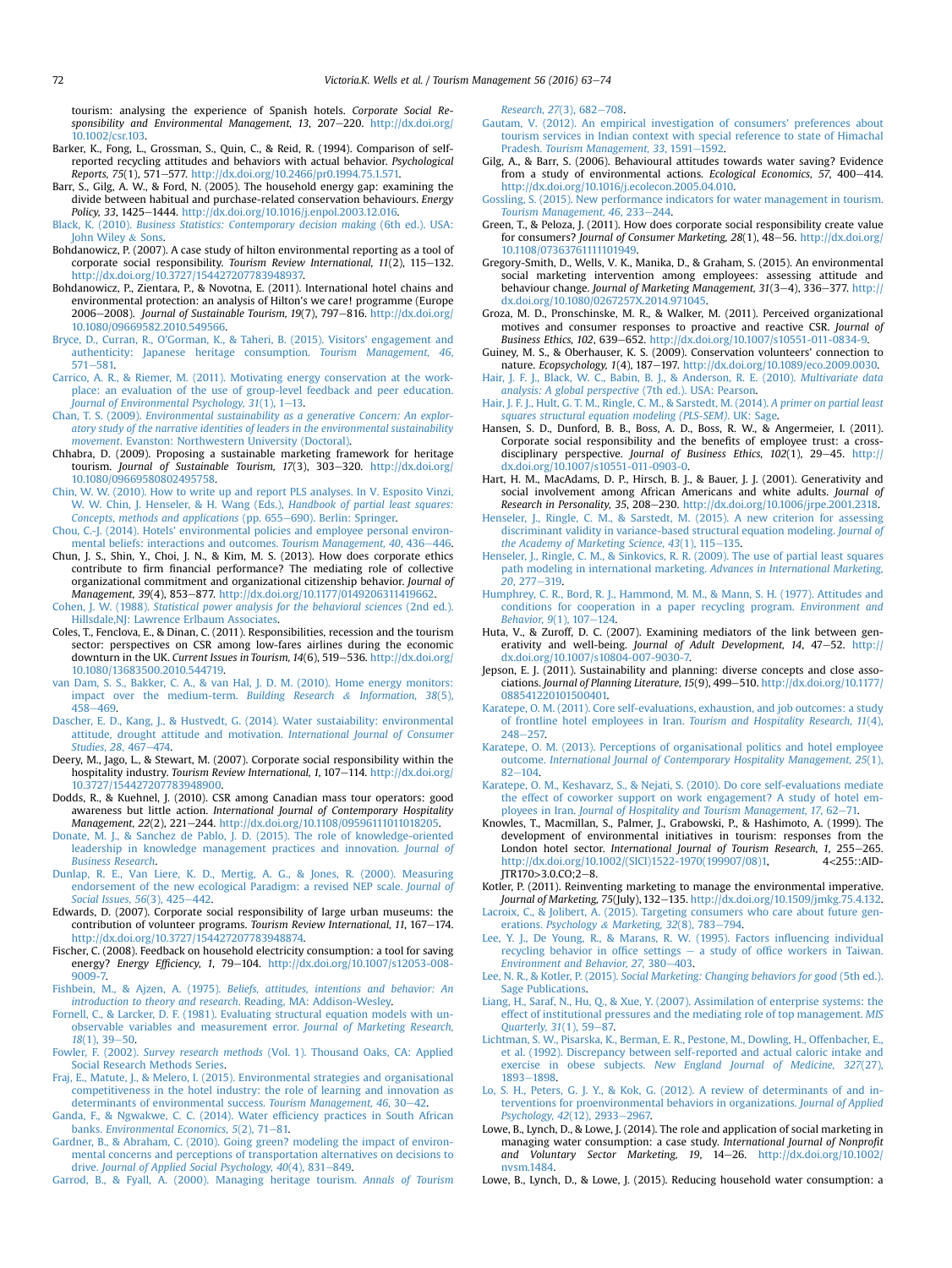<span id="page-11-0"></span>social marketing approach. Journal of Marketing Management,  $31(3-4)$ , 378-408. [http://dx.doi.org/10.1080/0267257W.2014.971044.](http://dx.doi.org/10.1080/0267257W.2014.971044)

- Ludwig, T. D., Gray, T. W., & Rowell, A. (1998). Increasing recycling in academic buildings: a systematic review. Journal of Applied Behavior Analysis, 31(4), 683e686. [http://dx.doi.org/10.1901/jaba.1998.31-683.](http://dx.doi.org/10.1901/jaba.1998.31-683)
- [Manika, D., Gregory-Smith, D., Wells, V. K., & Graham, S. \(2014\). Cognitive, attitu](http://refhub.elsevier.com/S0261-5177(16)30042-5/sref70)[dinal and behavioral variables as predictors of energy saving behavior among](http://refhub.elsevier.com/S0261-5177(16)30042-5/sref70) employees. In [EMAC Annual Conference, Valencia, Spain, \(June\)](http://refhub.elsevier.com/S0261-5177(16)30042-5/sref70).
- [Manika, D., Gregory-Smith, D., Wells, V. K., & Graham, S. \(2015\). Home vs. workplace](http://refhub.elsevier.com/S0261-5177(16)30042-5/sref71) [energy saving attitudes and behaviors: The moderating role of satisfaction with](http://refhub.elsevier.com/S0261-5177(16)30042-5/sref71) [current energy saving behaviors, gender, age, and job duration. In](http://refhub.elsevier.com/S0261-5177(16)30042-5/sref71) American [Marketing Association 2015 Winter Marketing Educators Conference, San Antonio,](http://refhub.elsevier.com/S0261-5177(16)30042-5/sref71) [Texas, \(February\)](http://refhub.elsevier.com/S0261-5177(16)30042-5/sref71).
- [Manika, D., Wells, V. K., Gregory-Smith, D., & Gentry, M. \(2014\).](http://refhub.elsevier.com/S0261-5177(16)30042-5/sref72) Investigating the [impact of individual attitudinal and organizational variables on green behaviors](http://refhub.elsevier.com/S0261-5177(16)30042-5/sref72) and commuting at the workplace[. Lima, Peru: Academy of Marketing Science](http://refhub.elsevier.com/S0261-5177(16)30042-5/sref72) [World Marketing Congress \(August\)](http://refhub.elsevier.com/S0261-5177(16)30042-5/sref72).
- [Marans, R. W., & Lee, Y. J. \(1993\). Linking recycling behaviour to waste management](http://refhub.elsevier.com/S0261-5177(16)30042-5/sref73) [planning: a case study of of](http://refhub.elsevier.com/S0261-5177(16)30042-5/sref73)fice workers in Taiwan. *Landscape and Urban Plan-*<br>[ning, 26](http://refhub.elsevier.com/S0261-5177(16)30042-5/sref73)(1), 203–[214.](http://refhub.elsevier.com/S0261-5177(16)30042-5/sref73)
- Matsuba, M. K., Pratt, M. W., Norris, J. E., Mohle, E., Alisat, S., & McAdams, D. P. (2012). Environmentalism as a context for expressing identity and generativity: patterns among activists and uninvolved youth and midlife adults. Journal of Personality, 80(4), 1091-1115. [http://dx.doi.org/10.1111/j.1467-](http://dx.doi.org/10.1111/j.1467-6494.2012.00765.x) [6494.2012.00765.x.](http://dx.doi.org/10.1111/j.1467-6494.2012.00765.x)
- [McAdams, D. P., & de St Aubin, E. \(1992\). A theory of generativity and its assessment](http://refhub.elsevier.com/S0261-5177(16)30042-5/sref75) [through self-report, behavioural acts, and narrative themes in autobiography.](http://refhub.elsevier.com/S0261-5177(16)30042-5/sref75) [Journal of Personality and Social Psychology, 62](http://refhub.elsevier.com/S0261-5177(16)30042-5/sref75)(6), 1003-[1015](http://refhub.elsevier.com/S0261-5177(16)30042-5/sref75).
- [McAdams, D. P., & Logan, R. L. \(2004\). What is generativity? In E. de St Aubin,](http://refhub.elsevier.com/S0261-5177(16)30042-5/sref76) D. P. McAdams, & T.-C. Kim (Eds.), *The generative society: Caring for future gen-*<br>*[erations](http://refhub.elsevier.com/S0261-5177(16)30042-5/sref76)* (pp. 15—[31\). Washington, DC, US: American Psychological Association](http://refhub.elsevier.com/S0261-5177(16)30042-5/sref76).
- [McDonald, S. \(2011\). Green behaviour: differences in recycling behaviour between](http://refhub.elsevier.com/S0261-5177(16)30042-5/sref77) [the home and workplace. In D. Bartlett \(Ed.\),](http://refhub.elsevier.com/S0261-5177(16)30042-5/sref77) Going Green: The psychology of [sustainability at the workplace](http://refhub.elsevier.com/S0261-5177(16)30042-5/sref77) (pp. 1-[15\). Leicester, UK: The British Psycho](http://refhub.elsevier.com/S0261-5177(16)30042-5/sref77)[logical Society.](http://refhub.elsevier.com/S0261-5177(16)30042-5/sref77)
- Midanik, L. (1982). The validity of self-reported alcohol consumption and alcohol problems: a literature review. British Journal of Addiction, 77(4), 357-382. [http://dx.doi.org/10.1111/j.1360-0443.1982.tb02469.x.](http://dx.doi.org/10.1111/j.1360-0443.1982.tb02469.x)
- Nasser, N. (2003). Planning for urban heritage places: reconciling conservation, tourism, and sustainable development. Journal of Planning Literature, 17(4), 467-479. [http://dx.doi.org/10.1177/0885412203017004001.](http://dx.doi.org/10.1177/0885412203017004001)
- Oom do Valle, P., & Assaker, G. (2015). Using partial least squares structural equation modeling in tourism research: a review of past research and recommendations for future applications. Journal of Travel Research, 1-14. [http://dx.doi.org/](http://dx.doi.org/10.1177/0047287515569779) [10.1177/0047287515569779](http://dx.doi.org/10.1177/0047287515569779).
- [Oskamp, S., Harrington, M. J., Edwards, T. C., Sherwood, D. L., Okuda, S. M., &](http://refhub.elsevier.com/S0261-5177(16)30042-5/sref81) Swanson, D. C. (1991). Factors infl[uencing household recycling behavior.](http://refhub.elsevier.com/S0261-5177(16)30042-5/sref81) Environment and Behvaior,  $23(4)$ ,  $494-519$  $494-519$ .
- [O'Gorman, K. D., McLellan, L. R., & Baum, T. \(2007\). Tourism in Iran: central](http://refhub.elsevier.com/S0261-5177(16)30042-5/sref82) [control and indigeneity. In R. Butler, & T. Hinch \(Eds.\),](http://refhub.elsevier.com/S0261-5177(16)30042-5/sref82) Tourism and indigenous [Peoples: Issues and implications](http://refhub.elsevier.com/S0261-5177(16)30042-5/sref82) (pp. 251-[264\). Oxford, UK: Butterworth-](http://refhub.elsevier.com/S0261-5177(16)30042-5/sref82)[Heinemann](http://refhub.elsevier.com/S0261-5177(16)30042-5/sref82).
- [Parizanganeh, A., Lakhan, C. V., Yazdani, M., & Ahmad, S. R. \(2011\). Modelling cat](http://refhub.elsevier.com/S0261-5177(16)30042-5/sref83)egorical data to identify factors infl[uencing concern for the natural environ-](http://refhub.elsevier.com/S0261-5177(16)30042-5/sref83)ment in Iran. [Journal of Environmental Management, 92](http://refhub.elsevier.com/S0261-5177(16)30042-5/sref83), 2836-[2843](http://refhub.elsevier.com/S0261-5177(16)30042-5/sref83).
- [Peterson, B. E., Smirles, K. A., & Wentworth, P. A. \(1997\). Generativity and author](http://refhub.elsevier.com/S0261-5177(16)30042-5/sref84)[itarianism: implications for personality, political involvement, and parenting.](http://refhub.elsevier.com/S0261-5177(16)30042-5/sref84) [Journal of Personality and Social Psychology, 73](http://refhub.elsevier.com/S0261-5177(16)30042-5/sref84)(5), 1202-[1216](http://refhub.elsevier.com/S0261-5177(16)30042-5/sref84).
- [Peterson, B. E., & Stewart, A. J. \(1993\). Generativity and social motives in young](http://refhub.elsevier.com/S0261-5177(16)30042-5/sref85) adults. [Journal of Personality and Social Psychology, 65](http://refhub.elsevier.com/S0261-5177(16)30042-5/sref85)(1), 186-[198](http://refhub.elsevier.com/S0261-5177(16)30042-5/sref85).
- [Peterson, B. E., & Stewart, A. J. \(1996\). Antecedents and contexts of generativity](http://refhub.elsevier.com/S0261-5177(16)30042-5/sref86) motivation at midlife. Psychology and Aging,  $11(1)$ ,  $21-33$  $21-33$ .
- [Podsakoff, P. M., MacKenzie, S. B., Lee, J. Y., & Podsakoff, N. P. \(2003\). Common](http://refhub.elsevier.com/S0261-5177(16)30042-5/sref87) [method biases in behavioral research: a critical review of the literature and](http://refhub.elsevier.com/S0261-5177(16)30042-5/sref87) recommended remedies. [Journal of Applied Psychology, 88](http://refhub.elsevier.com/S0261-5177(16)30042-5/sref87)(5), 879-[903.](http://refhub.elsevier.com/S0261-5177(16)30042-5/sref87)
- [Pomering, A., & Dolnicar, S. \(2009\). Assessing the prerequisite of successful CSR](http://refhub.elsevier.com/S0261-5177(16)30042-5/sref88) [implementation: are consumers aware of CSR initiatives?](http://refhub.elsevier.com/S0261-5177(16)30042-5/sref88) Journal of Business Ethics,  $85(2s)$ ,  $285-301$ .
- Poortinga, W., Steg, L., Vlek, C., & Wiersma, G. (2003). Household preferences for energy-saving measures: a conjoint analysis. Journal of Economic Psychology, 24, 49-64. [http://dx.doi.org/10.1016/S0167-4870\(02\)00154-X](http://dx.doi.org/10.1016/S0167-4870(02)00154-X).
- [Prayag, G., & Hosany, S. \(2014\). When Middle East meets West: understanding the](http://refhub.elsevier.com/S0261-5177(16)30042-5/sref90) [motives and perceptions of young tourists from United Arab Emirates.](http://refhub.elsevier.com/S0261-5177(16)30042-5/sref90) Tourism [Management, 40](http://refhub.elsevier.com/S0261-5177(16)30042-5/sref90), 35-[45](http://refhub.elsevier.com/S0261-5177(16)30042-5/sref90).
- Riley, F. D. O., Pina, J. M., & Bravo, R. (2015). The role of perceived value in vertical brand extensions of luxury and premium brands. Journal of Marketing Management. [http://dx.doi.org/10.1080/0267257X.2014.995692.](http://dx.doi.org/10.1080/0267257X.2014.995692)
- Ringle, C. M., Wende, S., & Becker, J.-M. (2014). SmartPLS 3. from [http://www.](http://www.smartpls.com/) [smartpls.com/](http://www.smartpls.com/).
- Rostami-Povey, E. (2010). Iran's infl[uence: A religious-political state and society in its](http://refhub.elsevier.com/S0261-5177(16)30042-5/sref93) region[. Iran: Zed Books \(in Farsi\).](http://refhub.elsevier.com/S0261-5177(16)30042-5/sref93)
- Schänzel, H. A. (2013). The importance of 'social' in family tourism. Asia-Pacific Journal of Innovation in Hospitality and Tourism,  $2(1)$ ,  $1-15$  $1-15$ .
- Scherbaum, C., Popovich, P. M., & Finlinson, S. (2008). Exploring individual-level factors related to employee energy-conservation behaviors at work. Journal of Applied Social Psychology, 36(3), 818-835. [http://dx.doi.org/10.1111/j.1559-](http://dx.doi.org/10.1111/j.1559-1816.2007.00328.x) [1816.2007.00328.x.](http://dx.doi.org/10.1111/j.1559-1816.2007.00328.x)
- Schultz, P., Oskamp, S., & Mainieri, T. (1995). Who recycles and when? A review of personal and situational factors. Journal of Environmental Psychology, 15(2), 105-121. [http://dx.doi.org/10.1016/0272-4944\(95\)90019-5](http://dx.doi.org/10.1016/0272-4944(95)90019-5).
- [Shafeie, A., Khedmati, A., & Pirouz, A. \(2010\).](http://refhub.elsevier.com/S0261-5177(16)30042-5/sref97) Organisational behaviour an Islamic approach: Group level[. Iran: Pajuheshgah Huze va Deneshgah Publishing \(in](http://refhub.elsevier.com/S0261-5177(16)30042-5/sref97) [Farsi\).](http://refhub.elsevier.com/S0261-5177(16)30042-5/sref97)
- Siero, F. W., Bakker, A. B., Dekker, G. B., & van den Burg, M. T. C. (1996). Changing organizational energy consumption behaviour through comparative feedback. Journal of Environmental Psychology, 16(3), 235-246. [http://dx.doi.org/10.1006/](http://dx.doi.org/10.1006/jevp.1996.0019) [jevp.1996.0019.](http://dx.doi.org/10.1006/jevp.1996.0019)
- [Siero, S., Boon, M., Kok, G., & Siero, F. W. \(1989\). Modi](http://refhub.elsevier.com/S0261-5177(16)30042-5/sref99)fication of driving behavior in [a large transport organization: a](http://refhub.elsevier.com/S0261-5177(16)30042-5/sref99) field experiment. Journal of Applied Psychology,  $74(3)$ ,  $417-423$  $417-423$ .
- Smith, A. M., & O'Sullivan, T. (2012). Environmentally responsible behaviour at the workplace: an internal social marketing approach. Journal of Marketing Management, 28(3–4), 469–493. [http://dx.doi.org/10.1080/0267257X.2012.658837.](http://dx.doi.org/10.1080/0267257X.2012.658837)
- [Soltani, E., & Liao, Y.-Y. \(2010\). Training interventions: ful](http://refhub.elsevier.com/S0261-5177(16)30042-5/sref101)filling managerial ends or [proliferating invaluable means for employees?](http://refhub.elsevier.com/S0261-5177(16)30042-5/sref101) European Business Review, 22(2),  $128 - 152$  $128 - 152$ .
- Steg, L., & Vlek, C. (2009). Encouraging pro-environmental behaviour: an integrative review and research agenda. Journal of Environmental Psychology, 29(3), 309-317. <http://dx.doi.org/10.1016/j.jenvp.2008.10.004>.
- [Stone, G., Barnes, J. H., & Montgomery, C. \(1995\). ECOSCALE: a scale for the mea](http://refhub.elsevier.com/S0261-5177(16)30042-5/sref103)[surement of environmentally responsible consumers.](http://refhub.elsevier.com/S0261-5177(16)30042-5/sref103) Psychology & [Marketing,](http://refhub.elsevier.com/S0261-5177(16)30042-5/sref103)  $12(7)$ , 595-[612](http://refhub.elsevier.com/S0261-5177(16)30042-5/sref103).
- [Taheri, B., Jafari, A., & O'Gorman, K. \(2014\). Keeping your audience: presenting a](http://refhub.elsevier.com/S0261-5177(16)30042-5/sref104) [visitor engagement scale.](http://refhub.elsevier.com/S0261-5177(16)30042-5/sref104) Tourism Management, 42, 321-[329](http://refhub.elsevier.com/S0261-5177(16)30042-5/sref104).
- Tajeddini, K., & Trueman, M. (2015). Environment-strategy and alignment in a restricted, transitional economy: empirical research on its application to Iranian state-owned enterprises. Long Range Planning. [http://dx.doi.org/10.1016/](http://dx.doi.org/10.1016/j.lrp.2015.02.001) [j.lrp.2015.02.001.](http://dx.doi.org/10.1016/j.lrp.2015.02.001)
- Thørgersen, J. (2004). A cognitive dissonance interpretation of consistencies and inconsistencies in environmentally responsible behavior. Journal of Environmental Psychology, 24, 93-103. [http://dx.doi.org/10.1016/S0272-4944\(03\)](http://dx.doi.org/10.1016/S0272-4944(03)00039-2) [00039-2](http://dx.doi.org/10.1016/S0272-4944(03)00039-2).
- Thørgersen, J., & Ölander, F. (2003). Spillover of environment-friendly consumer behaviour. Journal of Environmental Psychology, 23, 225-236. [http://dx.doi.org/](http://dx.doi.org/10.1016/S0272-4944(03)00018-5) [10.1016/S0272-4944\(03\)00018-5](http://dx.doi.org/10.1016/S0272-4944(03)00018-5).
- Tsai, H., Tsang, N. K. F., & Cheng, S. K. Y. (2012). Hotel employees' perceptions on corporate social responsibility: the case of Hong Kong. International Journal of Hospitality Management,  $31, 1143-1154.$  http://dx.doi.org/10.1016/ [http://dx.doi.org/10.1016/](http://dx.doi.org/10.1016/j.ijhm.2012.02.002) [j.ijhm.2012.02.002](http://dx.doi.org/10.1016/j.ijhm.2012.02.002).
- Tudor, T. L., Barr, S. W., & Gilg, A. W. (2007). Linking intended behaviour and actions: a case study of healthcare waste management in the Cornwall NHS. Resources Conservation and Recycling,  $51(1)$ ,  $1-23$ . [http://dx.doi.org/10.1016/](http://dx.doi.org/10.1016/j.resconrec.2006.06.009) [j.resconrec.2006.06.009](http://dx.doi.org/10.1016/j.resconrec.2006.06.009).
- Tudor, T. L., Barr, S. W., & Gilg, A. W. (2008). A novel conceptual framework for examining environmental behaviour in large organisations: a case study of the Cornwall national health service (NHS) in the United Kingdom. Environment and Behaviour, 40(3), 426-450. [http://dx.doi.org/10.1177/0013916507300664.](http://dx.doi.org/10.1177/0013916507300664)
- Urien, B., & Kilbourne, W. (2011). Generativity and self-enhancement values in ecofriendly behavioral intentions and environmentally responsible consumption behavior. Psychology & Marketing, 28(1), 69-90. [http://dx.doi.org/10.1002/](http://dx.doi.org/10.1002/mar.20381) [mar.20381.](http://dx.doi.org/10.1002/mar.20381)
- [Vinning, J., & Ebreo, A. \(2002\). Emerging theoretical and methodological perspec](http://refhub.elsevier.com/S0261-5177(16)30042-5/sref112)[tives on conservation behavior. In R. B. Bechtel, & A. Churchman \(Eds.\),](http://refhub.elsevier.com/S0261-5177(16)30042-5/sref112) Hand[book of environmental psychology](http://refhub.elsevier.com/S0261-5177(16)30042-5/sref112) (pp. 541-[558\). New York: John Wiley and](http://refhub.elsevier.com/S0261-5177(16)30042-5/sref112) [Sons, Inc](http://refhub.elsevier.com/S0261-5177(16)30042-5/sref112).
- Warburton, J., & Gooch, M. (2007). Stewardship volunteering by older australians: the generative response. Local Environment, 12(1), 43-55. http://dx.doi.org [10.1080/13549830601098230](http://dx.doi.org/10.1080/13549830601098230).
- Wehrmeyer, W., & McNeil, M. (2000). Activists, pragmatists, technophiles and tree-huggers? Gender differences in employees' environmental attitudes. Journal of Business Ethics, 28(3), 211-222. [http://dx.doi.org/10.1023/A:](http://dx.doi.org/10.1023/A:1006253212744) [1006253212744](http://dx.doi.org/10.1023/A:1006253212744).
- Wells, V. K., Manika, D., Gregory-Smith, D., Taheri, B., & McCowlen, C. (2015). Heritage tourism CSR and the role of employee environmental behaviour.<br>Tourism Management, 48, 399–413. http://dx.doi.org/10.1016/  $http://dx.doi.org/10.1016$ [j.tourman.2014.12.015.](http://dx.doi.org/10.1016/j.tourman.2014.12.015)
- [Wetzels, M., Odekerken-Schr](http://refhub.elsevier.com/S0261-5177(16)30042-5/sref116)ö[der, G., & van Oppen, C. \(2009\). Using PLS path](http://refhub.elsevier.com/S0261-5177(16)30042-5/sref116) [modeling for assessing hierarchical construct models: guidelines and empirical](http://refhub.elsevier.com/S0261-5177(16)30042-5/sref116) illustration. [MIS Quarterly, 33](http://refhub.elsevier.com/S0261-5177(16)30042-5/sref116), 177-[195.](http://refhub.elsevier.com/S0261-5177(16)30042-5/sref116)
- [Wold, H. O. \(1989\). Partial least squares. In S. Kotz, & N. L. Johnson \(Eds.\),](http://refhub.elsevier.com/S0261-5177(16)30042-5/sref117) [Encyclopedia of statistical sciences](http://refhub.elsevier.com/S0261-5177(16)30042-5/sref117) (Vol. 6, pp. 581-[591\). NewYork, NY:](http://refhub.elsevier.com/S0261-5177(16)30042-5/sref117) [Wiley.](http://refhub.elsevier.com/S0261-5177(16)30042-5/sref117)
- [Zhao, X., Lynch, J. G., & Chen, Q. \(2010\). Reconsidering baron and kenny: myths](http://refhub.elsevier.com/S0261-5177(16)30042-5/sref118) [and truths about mediation analysis.](http://refhub.elsevier.com/S0261-5177(16)30042-5/sref118) Journal of Consumer Research, 37,  $197 - 206$  $197 - 206$ .